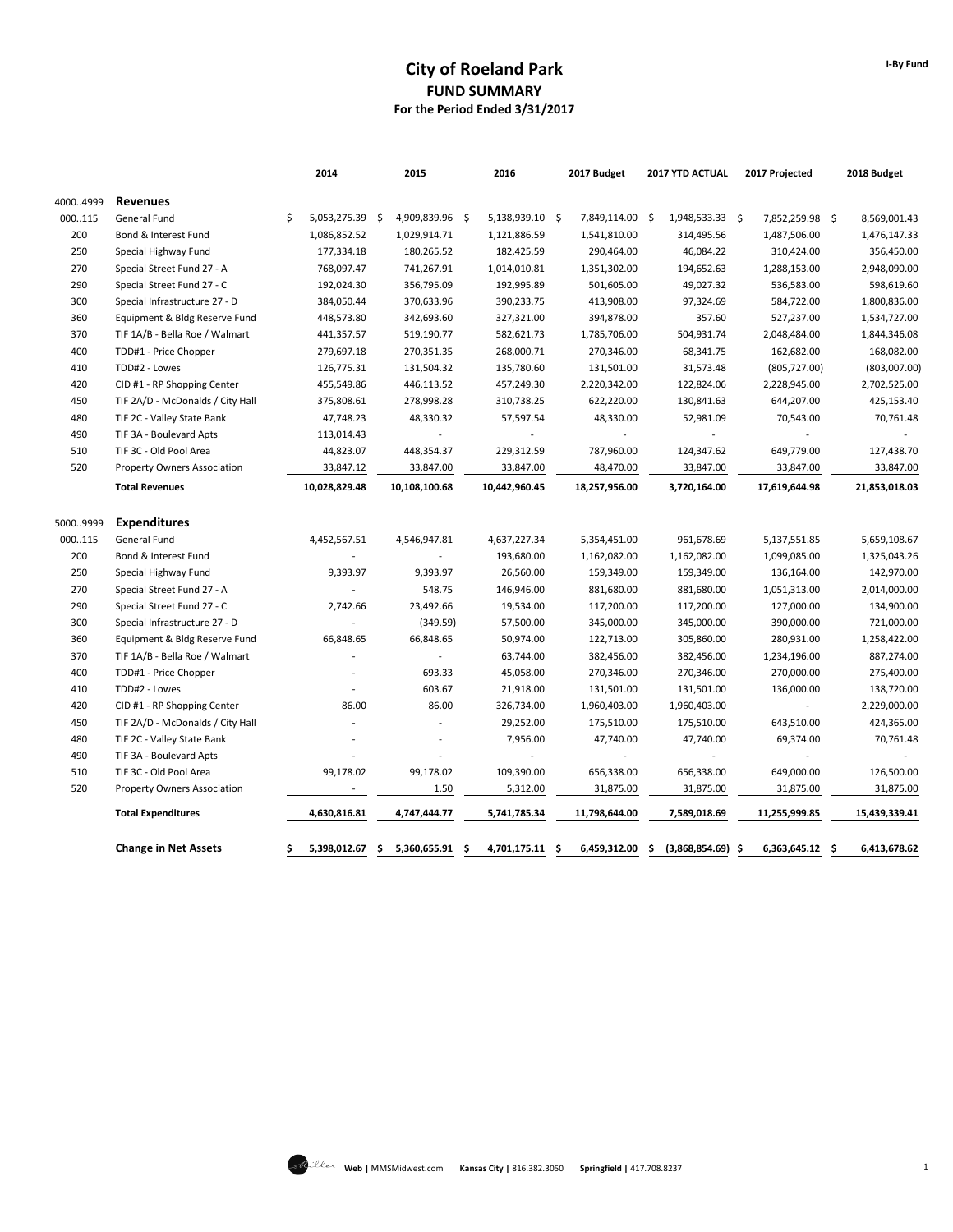**Contract** 

B&I

|                 |                                                                           | 2014                     | 2015               | 2016               | 2017 Budget              | <b>2017 YTD ACTUAL</b>  | 2017 Projected           | 2018 Budget              | 2019 Budget        | 2020 Budget              |
|-----------------|---------------------------------------------------------------------------|--------------------------|--------------------|--------------------|--------------------------|-------------------------|--------------------------|--------------------------|--------------------|--------------------------|
| <b>Revenues</b> |                                                                           |                          |                    |                    |                          |                         |                          |                          |                    |                          |
| 4010            | Cash carryforward                                                         | 1,314,949                | 1,922,771          | 2,287,717          | 2,696,653                |                         | 2,696,653                | 2,714,708                | 2,909,893          | 2,955,979                |
| 4050            | Taxes<br>Ad Valorem Tax                                                   | 1,474,883                | 1,473,218          | 1,536,170          | 2,002,790                | 911,849.03              | 1,643,653                | 2,073,708                | 2,073,708          | 2,073,708                |
| 4070            | Personal Property Tax-deliquen                                            | 1,656                    | 391                | 274                | 391                      | 50.12                   | 200                      | 200                      | 200                | 200                      |
| 4080            | Real Property Tax - Delinquent                                            | 10,693                   | 7,298              | 26,272             | 14,020                   | 6,744.59                | 6,750                    | 6,750                    | 6,750              | 6,750                    |
|                 | <b>Total Taxes</b>                                                        | 1,487,233                | 1,480,906          | 1,562,717          | 2,017,201                | 918,643.74              | 1,650,603                | 2,080,658                | 2,080,658          | 2,080,658                |
|                 | <b>Franchise Fees</b>                                                     |                          |                    |                    |                          |                         |                          |                          |                    |                          |
| 4310            | Franchise Tax - Electric                                                  | 265,234                  | 271,508            | 296,204            | 282,477                  | 42,142.85               | 296,000                  | 304,880                  | 314,026            | 323,447                  |
| 4320            | Franchise Tax - Gas                                                       | 147,597                  | 112,709            | 93,603             | 112,709                  | 53,584.54               | 109,000                  | 105,149                  | 100,943            | 96,905                   |
| 4330            | Franchise Tax - Telephone                                                 | 12,753                   | 11,081             | 9,427              | 9,000                    | 2,116.00                | 8,200                    | 7,216                    | 6,350              | 5,588                    |
| 4340            | Franchise Tax - Telecable                                                 | 65,307                   | 61,846             | 64,301             | 64,000                   | 16,413.72               | 64,000                   | 62,080                   | 60,218             | 58,411                   |
| 4350            | Franchise Tax - DSL                                                       | 26,406                   | 28,679             | 23,391             | 23,000                   | 5,283.66                | 21,135                   | 22,192                   | 23,301             | 24,466                   |
|                 | <b>Total Franchise Fees</b>                                               | 517,297                  | 485,823            | 486,927            | 491,186                  | 119,540.77              | 498,335                  | 501,517                  | 504,838            | 508,818                  |
|                 | <b>Special Assessments</b>                                                |                          |                    |                    |                          |                         |                          |                          |                    |                          |
| 4610            | <b>Special Assessments</b>                                                | 3,008                    | 3,403              | 3,723              | 3,403                    |                         | 3,500                    | 3,500                    | 3,500              | 3,500                    |
|                 | <b>Total Special Assessments</b>                                          | 3,008                    | 3,403              | 3,723              | 3,403                    |                         | 3,500                    | 3,500                    | 3,500              | 3,500                    |
|                 | <b>Intergovernmental Revenue</b>                                          |                          |                    |                    |                          |                         |                          |                          |                    |                          |
| 4020            | <b>Recreational Vehicle Tax</b>                                           | 434                      | 553                | 764                | 680                      | 232.23                  | 600                      | 585                      | 600                | 600                      |
| 4021            | Commercial Vehicle Tax                                                    |                          |                    |                    | 835                      |                         |                          | 500                      | 500                | 500                      |
| 4030            | City/County Alcohol Tax Distrib                                           | 362                      |                    |                    |                          |                         | 2%                       |                          |                    |                          |
| 4040            | Heavy Trucks Tax                                                          | 292                      | 869                | 543                | 173                      | 416.31                  | 600                      | 330                      | 330                | 330                      |
| 4060<br>4110    | Motor Vehicle Tax<br>City/county Sales & Use Tax                          | 151,407<br>620,712       | 190,277<br>620,015 | 198,768<br>619,348 | 205,817<br>632,415       | 55,934.46<br>161,115.33 | 210,000<br>630,000       | 214,370<br>636,300       | 220,801<br>642,663 | 227,425<br>649,090       |
| 4115            | Sales Tax 27B (280 Fund)                                                  | 576,074                  | 555,951            | 578,988            | 555,951                  | 145,987.01              | 580,000                  | 585,800                  | 591,658            | 597,575                  |
| 4120            | County Jail Tax                                                           | 155,176                  | 154,964            | 154,818            | 154,965                  | 40,278.92               | 155,000                  | 156,550                  | 158,116            | 159,697                  |
| 4130            | Safety Sales Tax                                                          | 155,178                  | 155,004            | 154,838            | 155,004                  | 40,278.92               | 155,000                  | 156,550                  | 158,116            | 159,697                  |
| 4180            | Sunflower Foundation Grant                                                | 6,325                    | 12,066             | $\sim$             | $\sim$                   |                         | $\overline{\phantom{a}}$ | $\overline{\phantom{a}}$ | $\sim$             | $\sim$                   |
|                 | <b>Total Intergovernmental Revenue</b>                                    | 1,665,961                | 1,689,700          | 1,708,067          | 1,705,840                | 444,243.18              | 1,731,200                | 1,750,985                | 1,772,783          | 1,794,913                |
|                 | <b>Licenses and Permits</b>                                               |                          |                    |                    |                          |                         |                          |                          |                    |                          |
| 4210            | <b>Street Cutting Permit</b>                                              | 6,630                    | 5,610              | 3,655              | 4,910                    | 2,778.00                | 7,500                    | 7,500                    | 7,500              | 7,500                    |
| 4215            | <b>Building Permit</b>                                                    | 49,477                   | 58,096             | 50,591             | 50,000                   | 14,933.22               | 60,000                   | 60,000                   | 60,000             | 60,000                   |
| 4220            | <b>Electrical Permit</b>                                                  | 3,396                    | 3,193              | 3,070              | 3,470                    | 631.00                  | 3,000                    | 3,000                    | 3,000              | 3,000                    |
| 4225            | <b>Mechanical Permit</b>                                                  | 9,864                    | 6,930              | 5,006              | 7,728                    | 1,260.00                | 7,400                    | 7,400                    | 7,400              | 7,400                    |
| 4230            | <b>Plumbing Permit</b>                                                    | 1,076                    | 1,433              | 1,728              | 1,450                    | 278.00                  | 1,700                    | 1,700                    | 1,700              | 1,700                    |
| 4235            | Garage Sale Permit                                                        | 530                      | 490                | 535                | 500                      | 30.00                   | 500                      | 500                      | 500                | 500                      |
| 4240<br>4245    | Sign Permit<br>Cereal Malt Beverage License                               | 410<br>375               | 250<br>600         | 610<br>368         | 250<br>600               | 470.00<br>(125.00)      | 600<br>300               | 600<br>300               | 600<br>300         | 600<br>300               |
| 4250            | Animal Licenses                                                           | 8,181                    | 8,626              | 7,493              | 8,913                    | 2,280.00                | 8,000                    | 8,000                    | 8,000              | 8,000                    |
| 4255            | Home Occupational Licenses                                                | 1,370                    | 1,760              | 400                | 1,693                    | 80.00                   | 1,500                    | 1,500                    | 1,500              | 1,500                    |
| 4260            | Rental Licenses                                                           | 33,858                   | 35,636             | 35,259             | 34,595                   | 7,616.97                | 35,000                   | 35,000                   | 35,000             | 35,000                   |
| 4265            | <b>Business Occupational Licenses</b>                                     | 56,153                   | 49,005             | 46,685             | 50,999                   | 6,018.00                | 51,000                   | 51,000                   | 51,000             | 51,000                   |
|                 | <b>Total Licenses and Permits</b>                                         | 171,320                  | 171,629            | 155,400            | 165,108                  | 36,250.19               | 176,500                  | 176,500                  | 176,500            | 176,500                  |
|                 | <b>Fines and Forfeitures</b>                                              |                          |                    |                    |                          |                         |                          |                          |                    |                          |
| 4410            | Fine                                                                      | 284,977                  | 400,993            | 359,655            | 281,099                  | 83,700.00               | 333,000                  | 333,000                  | 333,000            | 333,000                  |
| 4415            | Court Costs                                                               | 34,536                   |                    | 6,748              | 17,500                   | 3,079.00                | 17,500                   | 17,500                   | 17,500             | 17,500                   |
| 4420            | <b>State Fees</b>                                                         | 34,510                   |                    | 18,507             | 42,000                   | 6,721.50                | 27,000                   | 27,000                   | 27,000             | 27,000                   |
| 4440            | Alcohol/Drug State Reimbursement                                          |                          |                    | 201                | $\sim$                   |                         | $\overline{\phantom{a}}$ |                          |                    | $\overline{\phantom{a}}$ |
|                 | <b>Total Fines and Forfeitures</b>                                        | 354,023                  | 400,993            | 385,110            | 340,599                  | 93,500.50               | 377,500                  | 377,500                  | 377,500            | 377,500                  |
|                 | <b>Other Sources</b>                                                      |                          |                    |                    |                          |                         |                          |                          |                    |                          |
| 4393            | <b>Bullet Proof Vest Grant</b>                                            |                          | $\sim$             | 1,620              |                          |                         |                          |                          |                    |                          |
| 4530            | <b>Reimbursed Expense</b>                                                 |                          | 3,197              | 16,348             | 14,000                   | 3,239.00                | 14,000                   | 14,000                   | 14,000             | 14,000                   |
| 4710            | <b>Apt Tower Lease Payment</b>                                            | 21,061                   | 19,441             | 19,684             | 19,441                   | 5,589.22                | 22,357                   | 22,357                   | 22,357             | 22,357                   |
| 4713<br>4716    | <b>Voicestream Wireless Payment</b><br><b>Clearwire Tower Lease Paymt</b> | 21,061<br>21,061         | 19,441<br>19,441   | 19,684<br>19,684   | 19,441<br>19,441         | 5,589.21<br>5,589.23    | 22,357<br>22,357         | 22,357<br>22,357         | 22,357<br>22,357   | 22,357<br>22,357         |
| 4720            | Plans & Spec's                                                            | 1,100                    | 1,474              | 2,011              | 1,474                    | 4,870.70                | 6,500                    | 3,000                    | 3,000              | 3,000                    |
| 4725            | <b>Police Reports</b>                                                     | 4,250                    | 5,488              | 5,423              | 5,488                    | 1,788.00                | 5,500                    | 5,500                    | 5,500              | 5,500                    |
| 4755            | 3rd Floor Lease Revenues                                                  | 14,672                   | 33,496             | 39,960             | 37,632                   | 10,325.01               | 41,425                   | 42,143                   | 42,444             | 42,745                   |
| 4760            | Community Events Sponsorship                                              | 120                      | 17,836             | 81                 | $\overline{\phantom{a}}$ |                         | $\overline{\phantom{a}}$ | $\overline{a}$           |                    | $\overline{\phantom{a}}$ |
| 4766            | Airp Sponsorship                                                          | 200                      | $\sim$             | 2,891              |                          |                         |                          |                          |                    |                          |
| 4768            | Service Line Agreement                                                    | 2,791                    | 2,607              | 2,441              | 2,607                    |                         | 2,400                    | 2,400                    | 2,400              | 2,400                    |
| 4770            | Solid Waste Agreement                                                     | 485,838                  | 498,950            | 507,213            | 506,588                  | 285,921.95              | 506,588                  | 612,535                  | 612,535            | 612,535                  |
| 4775<br>4780    | RPPOA Contract<br>Sale of Assets                                          | 31,875<br>3,085          | 31,875<br>505      | 31,875<br>20,931   | 31,875                   |                         | 31,875                   | 31,875<br>20,000         | 31,875<br>25,200   | 31,875<br>7,000          |
| 4785            | Administrative Fee Reimbsmnt                                              | 8,264                    | $\sim$             | ×,                 | 505                      |                         | $\overline{\phantom{a}}$ | $\overline{\phantom{a}}$ |                    | $\overline{\phantom{a}}$ |
| 4787            | RP Community Foundation Donation                                          | (1, 160)                 | 9,605              | 7,238              |                          | 140.00                  | 5,000                    | 1,000                    | 1,000              | 1,000                    |
| 4790            | <b>Reimbursed Expenses</b>                                                | $\overline{\phantom{a}}$ | 1,637              | ٠                  |                          |                         |                          |                          |                    | $\overline{\phantom{a}}$ |
| 4795            | Miscellaneous                                                             | 12,701                   | 12,187             | 12,695             | 10,000                   | 4,725.83                | 12,700                   | 12,700                   | 12,700             | 12,700                   |
|                 | <b>Total Other Sources</b>                                                | 626,918                  | 677,178            | 709,778            | 668,492                  | 327,778.15              | 693,059                  | 812,224                  | 817,725            | 799,826                  |
|                 |                                                                           |                          |                    |                    |                          |                         |                          |                          |                    |                          |

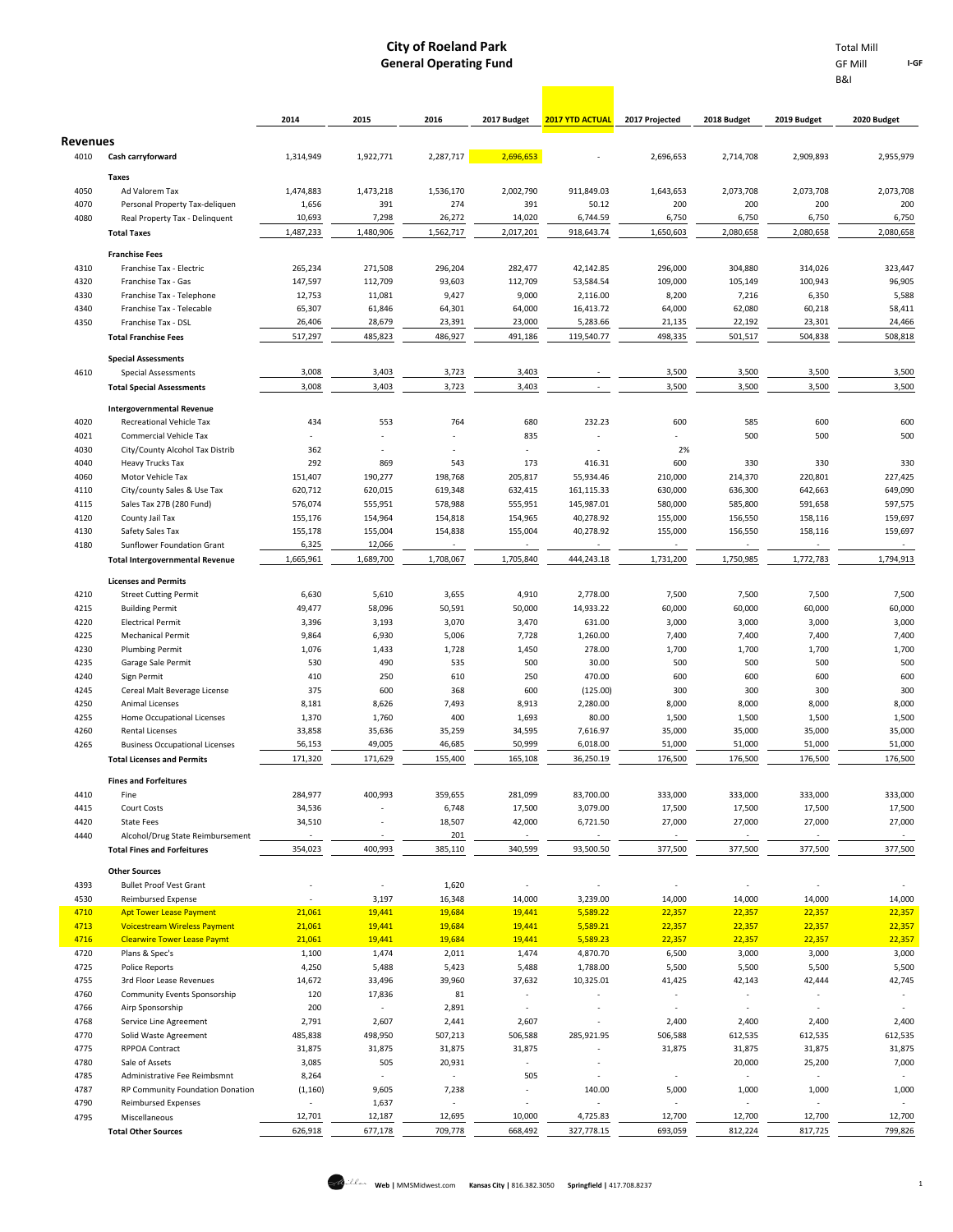**I-GF**

B&I

|                     |                                                                      | 2014                     | 2015                     | 2016                     | 2017 Budget                        | <b>2017 YTD ACTUAL</b>   | 2017 Projected           | 2018 Budget                        | 2019 Budget                   | 2020 Budget                        |
|---------------------|----------------------------------------------------------------------|--------------------------|--------------------------|--------------------------|------------------------------------|--------------------------|--------------------------|------------------------------------|-------------------------------|------------------------------------|
|                     | Other                                                                |                          |                          |                          |                                    |                          |                          |                                    |                               |                                    |
| 45104512            | Interest on Investment                                               | 204                      | 209                      | 5,107                    | 33,385                             | 8,576.80                 | 24,910                   | 24,910                             | 24,910                        | 24,910                             |
|                     | <b>Total Other</b><br>Transfer-In                                    | 204                      | 209                      | 5,107                    | 33,385                             | 8,577                    | 24,910                   | 24,910                             | 24,910                        | 24,910                             |
| 4850                | Transfer from 27D Fund                                               | 210,465                  |                          | 125,000                  |                                    |                          |                          |                                    |                               |                                    |
| 4855                | <b>Transfer from TIF Funds</b><br><b>Total Transfer-In</b>           | 210,465                  | $\sim$                   | 125,000                  |                                    |                          | $\overline{\phantom{a}}$ | 126,500<br>126,500                 |                               | 191,000<br>191,000                 |
|                     |                                                                      |                          |                          |                          |                                    |                          |                          |                                    |                               |                                    |
|                     | <b>Total Resources</b><br><b>Total Revenue (Total Resources less</b> | 6,351,378                | 6,832,611                | 7,429,547                | 8,121,867                          | 1,948,533                | 7,852,260                | 8,569,001                          | 8,668,307                     | 8,913,604                          |
|                     | Cash Carryforward)                                                   | 5,036,429                | 4,909,840                | 5,141,830                | 5,425,214                          | 1,948,533                | 5,155,607                | 5,854,293                          | 5,758,414                     | 5,957,624                          |
| <b>Expenditures</b> |                                                                      |                          |                          |                          |                                    |                          |                          |                                    |                               |                                    |
| А                   | <b>General Overhead</b><br><b>Salaries &amp; Benefits</b>            |                          |                          |                          |                                    |                          |                          |                                    |                               |                                    |
| 51015102            | Salaries - Regular                                                   | (2, 132)                 |                          |                          |                                    |                          |                          |                                    |                               |                                    |
| А                   | <b>Salaries &amp; Benefits Total</b>                                 | (2, 132)                 |                          |                          |                                    |                          |                          |                                    |                               |                                    |
| В                   | <b>Contracted Services</b>                                           |                          |                          |                          |                                    |                          |                          |                                    |                               |                                    |
| 5201                | Electric                                                             | 24,737                   | 25,153                   | 25,158                   | 22,191                             | 4,768.58                 | 25,913                   | 26,691                             | 27,491                        | 28,316                             |
| 5202                | Telephone & Internet                                                 | 6,342                    | 16,086                   | 10,632                   | 7,086                              | 1,673.41                 | 2,200                    | 1,000                              | 1,000                         | 1,000                              |
| 5203                | Printing & Advertising                                               | 1,034                    | 1,751                    | 869                      | 1,800                              | 295.00                   | 1,800                    | 1,800                              | 1,800                         | 1,800                              |
| 5204                | Legal Printing                                                       | 2,296                    | 2,980                    | 2,810                    | 3,200                              | 130.40                   | 3,000                    | 3,000                              | 3,000                         | 3,000                              |
| 5205                | Postage & Mailing Permits                                            | 9,939                    | 7,213                    | 9,532                    | 8,000                              | 899.68                   | 6,000                    | 6,000                              | 6,000                         | 6,000                              |
| 5206                | Travel Expense & Training                                            | 65                       | 1,668                    |                          |                                    | ÷                        |                          |                                    |                               |                                    |
| 5208                | Newsletter                                                           | 5,633                    | 4,865                    | 1,237                    | 7,000                              | 1,236.58                 | 14,200                   | 13,200                             | 13,200                        | 13,200                             |
| 5209                | <b>Professional Services</b>                                         | (194)                    | 3,437                    | 17,804                   | 20,000                             | 7,509.94                 | 22,600                   | 22,600                             | 72,600                        | 22,600                             |
| 5210                | Maintenace And Repair Building                                       | 9,573                    | 11,011                   | 15,832                   | 6,000                              | 4,057.33                 | 10,000                   | 10,000                             | 10,000                        | 10,000                             |
| 5211                | Maintenace & Repair Equipment                                        | 3,390                    | 290                      | 106                      | 3,000                              |                          |                          |                                    | $\overline{\phantom{a}}$      | $\overline{\phantom{a}}$           |
| 5212<br>5213        | <b>Utility Asst</b><br><b>Audit Fees</b>                             | 15,000<br>33,800         | 7,884<br>35,250          | 15,000<br>38,850         | 15,000<br>38,020                   | 1,341.46                 | 15,000<br>36,654         | 15,000<br>39,300                   | 15,000<br>37,384              | 15,000<br>40,384                   |
| 5214                | <b>Other Contracted Services</b>                                     | 77,130                   | 94,167                   | 66,393                   | 55,887                             | 10,198.08                | 66,000                   | 72,000                             | 56,300                        | 56,300                             |
| 5215                | City Attorney                                                        | 56,485                   | 73,095                   | 93,346                   | 75,000                             | 18,871.05                | 93,000                   | 93,000                             | 93,000                        | 93,000                             |
| 5216                | Special Prosecutor Fees                                              | 12,103                   | 5,539                    | $\overline{\phantom{a}}$ | 2,500                              | $\overline{\phantom{a}}$ | $\overline{\phantom{a}}$ | $\overline{\phantom{a}}$           | $\overline{\phantom{a}}$      | $\overline{\phantom{a}}$           |
| 5218                | IT & Communication                                                   |                          | $\sim$                   | 23,096                   | 19,030                             | 1,179.00                 | 25,000                   | 29,000                             | 32,000                        | 32,000                             |
| 5219                | <b>Meeting Expense</b>                                               |                          | $\sim$                   | 282                      | ÷                                  | 538.73                   | 2,000                    | 2,000                              | 2,000                         | 2,000                              |
| 5220                | Street Light Repair & Maintenance                                    | 617                      | 64,128                   | 38,166                   | 66,200                             | 4,839.86                 | 40,000                   | 40,000                             | 40,000                        | 40,000                             |
| 5222                | <b>Traffic Signal Expense</b>                                        | 337,742                  | 161,521                  | 184,576                  | 166,000                            | 30,596.16                | 170,000                  | 175,100                            | 180,353                       | 185,764                            |
| 5230                | Art Commissioner                                                     | 1,200                    | 1,200                    | 1,200                    | 1,200                              | 300.00                   | 1,200                    | 1,200                              | 1,200                         | 1,200                              |
| 5232                | <b>United Community Services</b>                                     | 3,530                    | 3,530                    | 3,930                    | 3,930                              | 3,930.00                 | 3,930                    | 4,009                              | 4,089                         | 4,171                              |
| 5233                | JoCo Home Repair - Minor                                             | $\overline{\phantom{a}}$ | $\sim$                   | $\overline{\phantom{a}}$ | 4,500                              |                          | 4,500                    | 4,500                              | 4,500                         | 4,500                              |
| 5234<br>5237        | JoCo Home Repair - Major                                             | 5,000<br>75              | 10,500                   | 12,000                   | 8,000                              |                          | 8,000<br>2,000           | 8,000<br>4,000                     | 8,000<br>4,000                | 8,000                              |
| 5239                | <b>Community Events</b><br>STF / BMP Grant Expense                   | 659                      | 27,698                   | 481                      | 4,000                              |                          |                          |                                    |                               | 4,000                              |
| 5248                | <b>Strategic Planning</b>                                            | 277                      | 9,900                    | 17,925                   | 1,500                              |                          | 1,500                    | 3,000                              | 3,000                         | 3,000                              |
| 5249                | <b>Branding Implementation</b>                                       |                          |                          |                          |                                    |                          |                          | 24,000                             |                               |                                    |
| 5250                | Insurance & Surety Bonds                                             | 32,663                   | 33,689                   | 37,162                   | 41,402                             | 150.00                   | 42,402                   | 47,066                             | 52,244                        | 57,990                             |
| 5252                | Elections - City                                                     | 9,633                    | 5,603                    | ÷.                       | 18,000                             |                          | 18,000                   | 18,000                             | 15,000                        | 5,500                              |
| 5253                | <b>Public Relations</b>                                              | 699                      | 1,292                    | 1,072                    | 3,500                              |                          | 3,500                    | 3,500                              | 3,500                         | 3,500                              |
| 5254                | <b>Miscellaneous Charges</b>                                         | 5,529                    | 11,846                   | 4,940                    | 8,000                              | (0.05)                   | 8,000                    | 8,000                              | 8,000                         | 8,000                              |
| 5256                | Committee Funds                                                      |                          | $\sim$                   | 2,901                    | 4,000                              | 932.26                   | 4,000                    | 4,000                              | 4,000                         | 4,000                              |
| 5257                | Property Tax Payments                                                | (5,750)                  | 11,467                   | 7,621                    | 7,800                              |                          | 7,800                    | 8,002                              | 8,160                         | 8,323                              |
| 5258<br>5265        | RPPOA Common Area Expenses<br>Computer System R&M                    | 33,847<br>5,349          | 33,847<br>6,584          | 33,847<br>260            | 33,847<br>5,000                    | 33,847                   | 33,847<br>5,000          | 33,847                             | 33,847<br>5,000               | 33,847<br>5,000                    |
| 5266                | Computer Software                                                    | 223                      | $\sim$                   | 17,879                   | 19,480                             | 8,550.00                 | 22,500                   | 5,000<br>27,800                    | 27,800                        | 27,800                             |
| 5283                | RP Community Foundation Grant Exp                                    | (500)                    | $\overline{\phantom{a}}$ | 7,554                    | $\overline{\phantom{a}}$           | 40.00                    | 1,000                    | 1,000                              | 1,000                         | 1,000                              |
| 5285                | Pool Operations                                                      | 163,158                  | 161,258                  | 159,477                  | 205,000                            | $\sim$                   | 210,000                  | 208,000                            | 283,750                       | 416,000                            |
| 5287                | Water                                                                | $\overline{\phantom{a}}$ | $\overline{\phantom{a}}$ | 1,382                    | 1,200                              | 35.62                    | 1,465                    | 1,500                              | 1,500                         | 1,500                              |
| 5288                | Waste Water                                                          |                          | $\overline{\phantom{a}}$ | 1,537                    | 1,000                              |                          | 1,629                    | 1,700                              | 1,700                         | 1,700                              |
| 5289                | Natural Gas                                                          |                          | $\overline{\phantom{a}}$ | 1,639                    | 1,700                              | 1,276.58                 | 2,626                    | 3,000                              | 3,000                         | 3,000                              |
| 5292                | Fireworks                                                            | 2,000                    | 2,000                    | 2,000                    | 2,500                              |                          | 2,000                    | 2,500                              | 2,500                         | 2,500                              |
| в                   | <b>Contracted Services Total</b>                                     | 853,281                  | 836,454                  | 858,494                  | 891,473                            | 137,196.67               | 918,266                  | 971,314                            | 1,066,918                     | 1,154,895                          |
| c                   | <b>Commodities</b>                                                   |                          |                          |                          |                                    |                          |                          |                                    |                               |                                    |
| 5301                | <b>Office Supplies</b>                                               | 5,516                    | 12,123                   | 8,120                    | 13,700                             | 1,805.59                 | 9,000                    | 15,500                             | 11,000                        | 11,000                             |
| 5304                | Janitorial Supplies                                                  | 2,428                    | 1,683                    | 1,431                    | 3,121                              | 429.75                   | 3,000                    | 3,000                              | 3,000                         | 3,000                              |
| 5305                | Dues, Subscriptions, & Books                                         | 8,090                    | 19,182                   | 14,159                   | 13,100                             | 13,328.14                | 16,500                   | 17,700                             | 17,700                        | 17,700                             |
| 5306<br>5311        | Materials<br>Pool Equipment                                          | 51,376                   | $\sim$<br>25,253         | 48<br>18,772             | $\overline{\phantom{a}}$<br>27,563 | 1,991.40                 | $\overline{\phantom{a}}$ | $\overline{\phantom{a}}$<br>20,000 | ٠<br>$\overline{\phantom{a}}$ | $\overline{\phantom{a}}$<br>$\sim$ |
| c                   | <b>Commodities Total</b>                                             | 67,409                   | 58,241                   | 42,529                   | 57,484                             | 17,554.88                | 28,500                   | 56,200                             | 31,700                        | 31,700                             |
|                     |                                                                      |                          |                          |                          |                                    |                          |                          |                                    |                               |                                    |
| Ε<br>5600           | <b>Debt Service</b><br>Lease/purchase-pool                           | 180,000                  | 184,500                  | 189,000                  | 198,000                            |                          | 198,000                  | 148,500                            |                               |                                    |
| 5605                | Lease/purchase Pool Interest                                         | 30,465                   | 25,065                   | 19,530                   | 13,860                             |                          | 13,860                   | 5,940                              |                               |                                    |
| 5614                | Bond Principal 2014-1                                                | $\overline{\phantom{a}}$ | 102,001                  | ÷                        | $\overline{\phantom{a}}$           |                          | $\overline{\phantom{a}}$ |                                    |                               |                                    |
|                     |                                                                      |                          |                          |                          |                                    |                          |                          |                                    |                               |                                    |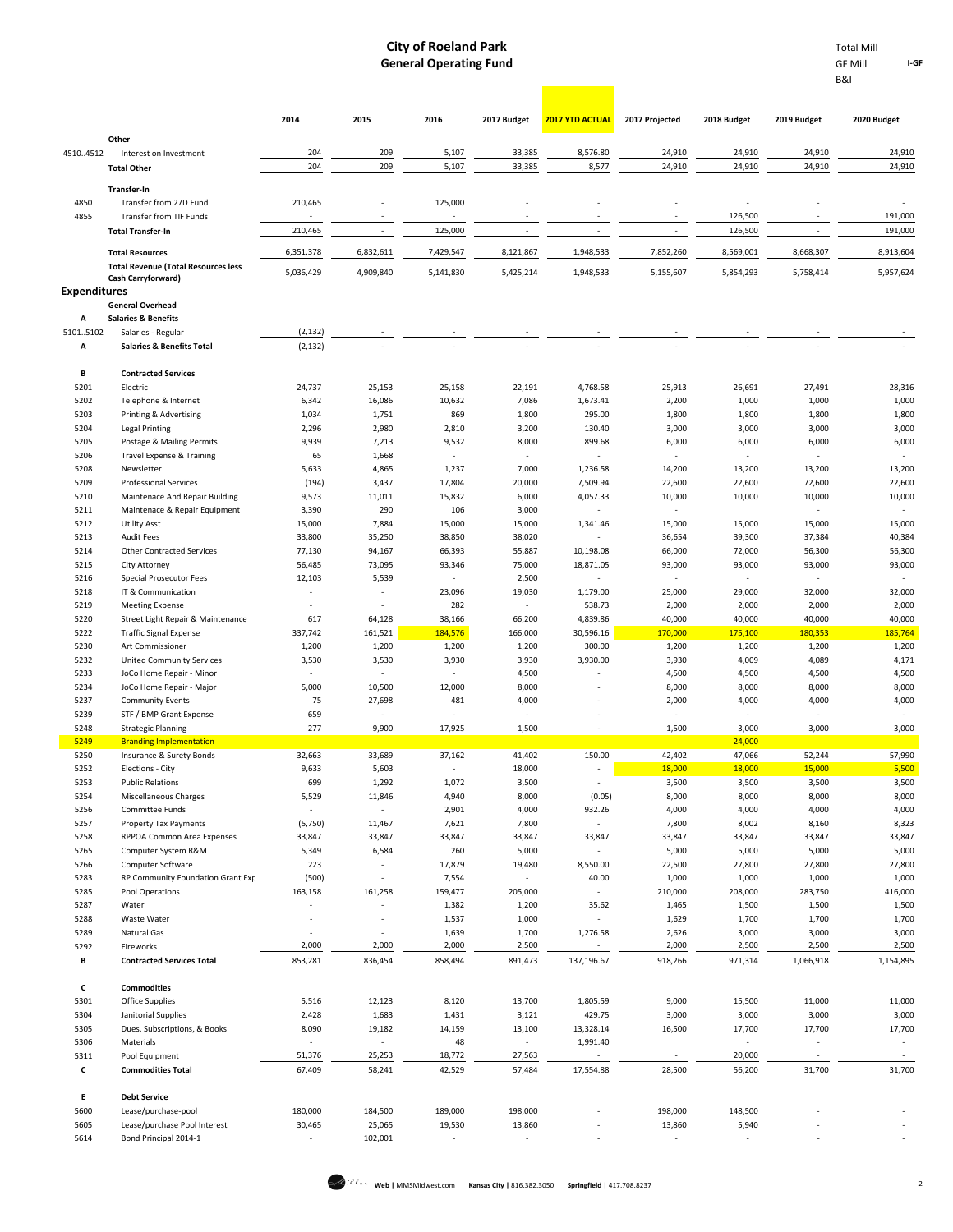B&I

**I-GF**

|              |                                                              | 2014                               | 2015             | 2016                              | 2017 Budget              | <b>2017 YTD ACTUAL</b>               | 2017 Projected    | 2018 Budget       | 2019 Budget              | 2020 Budget         |
|--------------|--------------------------------------------------------------|------------------------------------|------------------|-----------------------------------|--------------------------|--------------------------------------|-------------------|-------------------|--------------------------|---------------------|
| 5615         | Bond Interest 2014-1                                         |                                    | 14,869           |                                   |                          |                                      |                   |                   |                          |                     |
| E.           | <b>Debt Service Total</b>                                    | 210,465                            | 326,435          | 208,530                           | 211,860                  |                                      | 211,860           | 154,440           |                          |                     |
| N            | <b>Non-Appropriation Expenditures</b>                        |                                    |                  |                                   |                          |                                      |                   |                   |                          |                     |
| 5751         | TIF Fund Expenditure                                         | 750                                |                  |                                   | 358,000                  |                                      |                   | 363,497           | 366,472                  | 351,246             |
| N            | <b>Non-Appropriations Expenditures</b>                       | 750                                |                  |                                   | 358,000                  |                                      |                   | 363,497           | 366,472                  | 351,246             |
| т            | <b>Transfers</b>                                             |                                    |                  |                                   |                          |                                      |                   |                   |                          |                     |
| 58015809     | Transfer of Funds                                            | 129,000                            |                  |                                   |                          |                                      |                   |                   |                          |                     |
| 5818         | Transfer To Bond & Intfund<br>Transfer to TIF 2              |                                    |                  | 117,228                           | 116,970                  |                                      | 116,970<br>27,000 | 85,000            | 79,000                   |                     |
|              | <b>Transfer to TIF 3</b>                                     |                                    |                  |                                   |                          |                                      | 126,500           |                   |                          |                     |
| 5825         | Transfer to Equip Reserve Fund                               | $\overline{\phantom{a}}$           | 93,000           | 69,471                            | 61,960                   | $\sim$                               | 142,960           | 82,951            | 49,888                   | 331,907             |
| T.           | <b>Transfers Total</b>                                       | 129,000                            | 93,000           | 186,699                           | 178,930                  |                                      | 413,430           | 167,951           | 128,888                  | 331,907             |
|              | <b>Total General Overhead</b>                                | 1,258,774                          | 1,314,130        | 1,296,252                         | 1,697,747                | 154,751.55                           | 1,572,056         | 1,713,402         | 1,593,978                | 1,869,748           |
|              | Police                                                       |                                    |                  |                                   |                          |                                      |                   |                   |                          |                     |
| Α            | <b>Salaries &amp; Benefits</b>                               |                                    |                  |                                   |                          |                                      |                   |                   |                          |                     |
| 5101         | Salaries - Regular                                           | 745,652                            | 793,984          | 809,092                           | 830,000                  | 185,667.59                           | 830,000           | 868,355           | 894,406                  | 921,238             |
| 5102         | Salaries-Overtime                                            | 45,732                             | 36,635           | 33,254                            | 49,058                   | 10,448.26                            | 49,058            | 52,760            | 54,342                   | 55,973              |
| 5104<br>А    | Salaries - Part-time<br><b>Salaries &amp; Benefits Total</b> | 9,323<br>800,706                   | 6,103<br>836,722 | 10,551<br>852,897                 | 19,200<br>898,258        | 3,941.28<br>200,057.13               | 19,200<br>898,258 | 23,318<br>944,433 | 24,018<br>972,766        | 24,738<br>1,001,948 |
|              |                                                              |                                    |                  |                                   |                          |                                      |                   |                   |                          |                     |
| В            | <b>Contracted Services</b>                                   |                                    |                  |                                   |                          |                                      |                   |                   |                          |                     |
| 5202<br>5203 | Telephone<br>Printing & Advertising                          | 6,072<br>53                        | 7,718<br>×.      | 6,067                             | 8,000<br>1,500           | 1,340.86<br>٠                        | 8,000<br>1,500    | 8,000<br>1,500    | 8,000<br>1,500           | 8,000<br>1,500      |
| 5205         | Postage & Mailing Permits                                    | 220                                | 24               | 53                                | 1,000                    | 39.95                                | 1,000             | 800               | 800                      | 800                 |
| 5206         | <b>Travel Expense &amp; Training</b>                         | 3,071                              | 4,305            | 3,134                             | 8,000                    | 685.00                               | 7,000             | 7,000             | 7,000                    | 7,000               |
| 5207         | Medical Expense & Drug Testing                               | 827                                | 306              | 587                               | 1,000                    | 431.00                               | 1,000             | 1,000             | 1,000                    | 1,000               |
| 5210         | Maintenace And Repair Building                               | $\overline{\phantom{a}}$           | 12               | $\overline{\phantom{a}}$          | 100                      | $\sim$                               | 100               | 200               | 200                      | 200                 |
| 5211         | Maintenace & Repair Equipment                                | 5,595                              | 4,272            | 2,074                             | 8,000                    | 1,649.86                             | 8,000             | 8,000             | 8,000                    | 8,000               |
| 5214<br>5219 | <b>Other Contracted Services</b>                             | 10,559<br>$\overline{\phantom{a}}$ | 6,688<br>×.      | 12,498<br>$\overline{a}$          | 20,000                   | 3,759.87<br>$\sim$                   | 16,000<br>÷       | 17,500<br>100     | 17,500<br>100            | 17,500<br>100       |
| 5224         | <b>Meeting Expense</b><br>Laundry Service                    | 2,734                              | 2,978            | 2,373                             | 3,000                    | 215.50                               | 3,000             | 3,100             | 3,100                    | 3,100               |
| 5236         | <b>Community Policing</b>                                    | 970                                | (389)            | 337                               | 500                      | 15.14                                | 500               | 500               | 500                      | 500                 |
| 5238         | Animal Control                                               | 53,028                             | 53,254           | 55,883                            | 57,680                   | 55,776.59                            | 55,777            | 56,892            | 58,030                   | 59,19:              |
| 5240         | <b>Equipment Rental</b>                                      | 216                                |                  |                                   |                          | $\overline{\phantom{a}}$             |                   |                   |                          |                     |
| 5250         | Insurance & Surety Bonds                                     | ٠                                  | 75               | 25                                | $\overline{\phantom{a}}$ | 25.00                                | 50                | 75                | $\overline{\phantom{a}}$ |                     |
| 5254<br>5260 | <b>Miscellaneous Charges</b><br>Vehicle Maintenance          | 306<br>12,182                      | 92<br>7,704      | 186<br>8,794                      | 1,000<br>15,000          | $\overline{\phantom{a}}$<br>1,191.02 | 1,000<br>15,000   | 1,000<br>15,000   | 1,000<br>15,000          | 1,000<br>15,000     |
| 5266         | Computer Software                                            | 341                                |                  |                                   |                          |                                      |                   |                   |                          |                     |
| В            | <b>Contracted Services Total</b>                             | 96,175                             | 87,039           | 92,009                            | 124,780                  | 65,129.79                            | 117,927           | 120,667           | 121,730                  | 122,89:             |
| c            | <b>Commodities</b>                                           |                                    |                  |                                   |                          |                                      |                   |                   |                          |                     |
| 5301         | Office Supplies                                              | 1,981                              | 0                | 113                               |                          |                                      |                   |                   |                          |                     |
| 5302         | Motor Fuels & Lubricants                                     | 32,289                             | 22,043           | 17,974                            | 35,000                   | 3,192.56                             | 20,000            | 21,000            | 22,050                   | 23,153              |
| 5305         | Dues, Subscriptions, & Books                                 | 1,125                              | 1,026            | 1,069                             | 1,010                    | 630.00                               | 1,010             | 1,200             | 1,200                    | 1,200               |
| 5306<br>5307 | Materials<br><b>Other Commodities</b>                        | $\overline{a}$<br>744              | 53<br>2,342      | $\overline{\phantom{a}}$<br>1,030 | 2,000<br>4,000           | 300.89<br>1,983.64                   | 2,000<br>4,000    | 2,000<br>4,000    | 2,000<br>4,000           | 2,000<br>4,000      |
| 5308         | <b>Uniforms &amp; Duty Gear</b>                              | 3,070                              | 3,965            | 10,955                            | 5,000                    | 980.53                               | 5,000             | 10,000            | 10,000                   | 10,000              |
| 5309         | Amunition                                                    | 640                                | 2,020            | $\overline{\phantom{a}}$          | 2,700                    | 1,806.02                             | 2,700             | 2,500             | 2,500                    | 2,500               |
| 5310         | <b>Training Supplies</b>                                     | 56                                 | $\sim$           | 203                               | 500                      | $\overline{\phantom{a}}$             | 500               | 500               | 500                      | 500                 |
| c            | <b>Commodities Total</b>                                     | 39,905                             | 31,450           | 31,344                            | 50,210                   | 8,893.64                             | 35,210            | 41,200            | 42,250                   | 43,353              |
| T            | <b>Transfers</b>                                             |                                    |                  |                                   |                          |                                      |                   |                   |                          |                     |
| 5825         | Transfer to Equip Reserve Fund                               | 30,000                             | 75,300           | 87,380                            | 1,000                    |                                      | 3,500             | 24,000            | 22,320                   | 24,242              |
| T            | <b>Transfers Total</b>                                       | 30,000                             | 75,300           | 87,380                            | 1,000                    |                                      | 3,500             | 24,000            | 22,320                   | 24,242              |
|              | <b>Total Police</b>                                          | 966,786                            | 1,030,510        | 1,063,630                         | 1,074,248                | 274,080.56                           | 1,054,895         | 1,130,300         | 1,159,065                | 1,192,434           |
|              | Court                                                        |                                    |                  |                                   |                          |                                      |                   | 0.052             |                          |                     |
| А            | <b>Salaries &amp; Benefits</b>                               |                                    |                  |                                   |                          |                                      |                   |                   |                          |                     |
| 5101         | Salaries - Regular                                           | 39,618                             | 40,894           | 40,227                            | 43,170                   | 9,792.00                             | 43,170            | 44,977            | 46,326                   | 47,716              |
| 5102<br>5108 | Salaries-Overtime<br>Salaries - Judge                        | 684<br>12,240                      | 866<br>12,240    | 762<br>14,762                     | 1,000<br>14,200          | 214.20<br>2,987.99                   | 1,000<br>14,200   | 1,000<br>14,200   | 1,000<br>14,200          | 1,000<br>14,200     |
| 5109         | Salaries - Prosecutor                                        | 10,200                             | 10,200           | 12,266                            | 11,730                   | 2,397.00                             | 11,730            | 11,730            | 11,730                   | 11,730              |
| А            | <b>Salaries &amp; Benefits Total</b>                         | 62,742                             | 64,200           | 68,016                            | 70,100                   | 15,391.19                            | 70,100            | 71,907            | 73,256                   | 74,646              |
| В            | <b>Contracted Services</b>                                   |                                    |                  |                                   |                          |                                      |                   |                   |                          |                     |
| 5202         | Telephone                                                    | 180                                | 180              | 135                               | 180                      |                                      | 180               | 180               | 180                      | 180                 |
| 5203         | Printing & Advertising                                       | 51                                 | 180              | 180                               | 400                      |                                      | 400               | 400               | 400                      | 400                 |
| 5206         | <b>Travel Expense &amp; Training</b>                         |                                    |                  |                                   | 200                      |                                      | 200               | 200               | 200                      | 200                 |



5209 Professional Services 5,359 4,405 3,896 7,000 1,326.00 7,000 7,000 7,000 7,000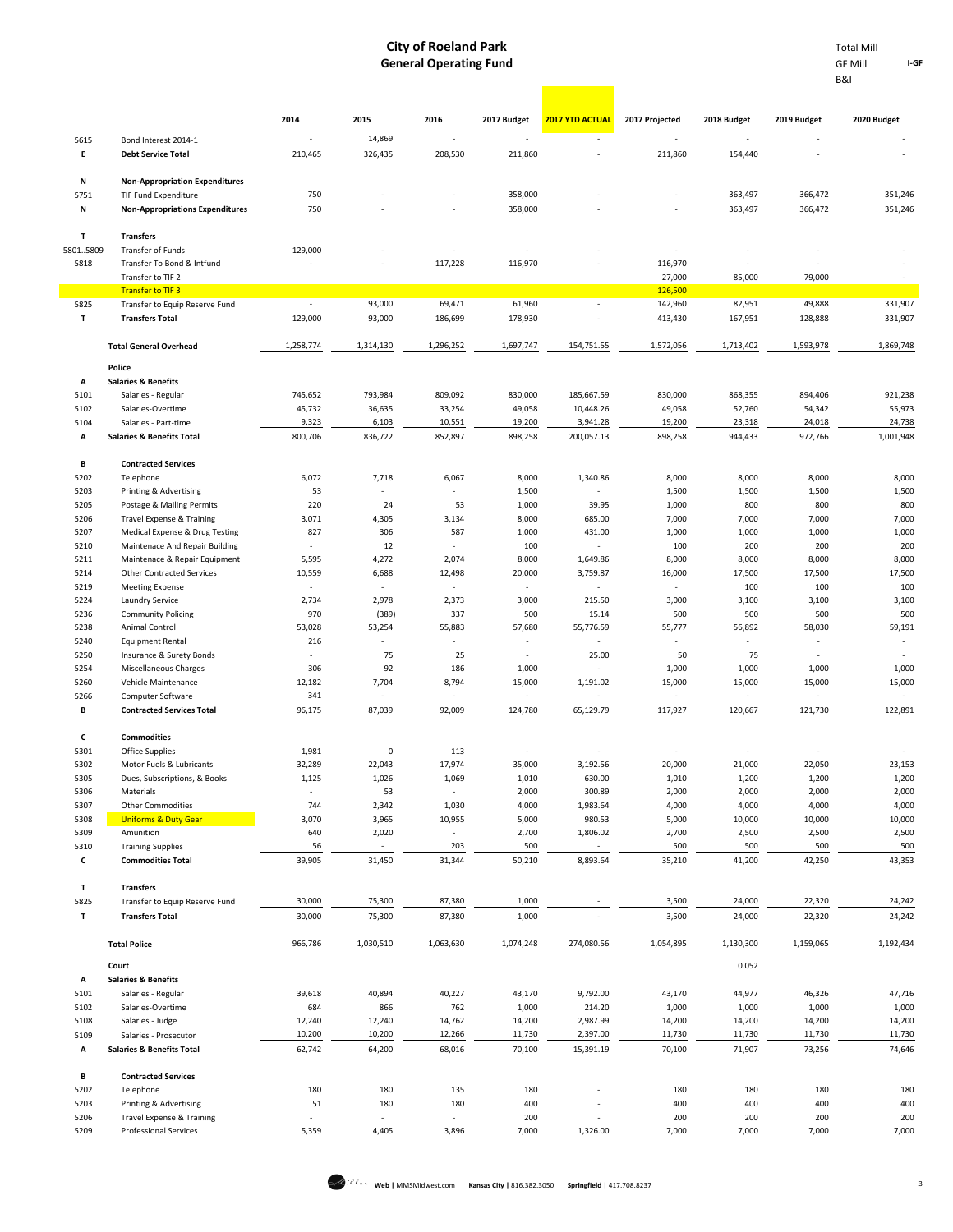**Contract** 

|                | GF Mill |  |
|----------------|---------|--|
| <b>B&amp;I</b> |         |  |

|              |                                                            | 2014                                                 | 2015                     | 2016                              | 2017 Budget                       | <b>2017 YTD ACTUAL</b>            | 2017 Projected           | 2018 Budget              | 2019 Budget              | 2020 Budget              |
|--------------|------------------------------------------------------------|------------------------------------------------------|--------------------------|-----------------------------------|-----------------------------------|-----------------------------------|--------------------------|--------------------------|--------------------------|--------------------------|
| 5211         | Maintenace & Repair Equipment                              | ÷,                                                   |                          | $\overline{\phantom{a}}$          | 200                               | (390.62)                          | 200                      | 200                      | 200                      | 200                      |
| 5214         | <b>Other Contracted Services</b>                           | 152                                                  |                          | 20                                | ä,                                |                                   | L.                       | $\overline{a}$           | $\overline{a}$           |                          |
| 5219         | <b>Meeting Expense</b>                                     | $\overline{\phantom{a}}$                             | ×,                       | $\overline{\phantom{a}}$          | ٠                                 | $\overline{a}$                    | $\overline{\phantom{a}}$ | 100                      | 100                      | 100                      |
| 5227<br>5228 | Prisoner Care<br>Fees Due State of Kansas                  | 3,290<br>27,220                                      | 4,270<br>17,601          | 5,005<br>25,839                   | 8,000<br>42,000                   | 4,070.50                          | 6,000<br>27,000          | 6,000<br>27,000          | 6,000<br>27,000          | 6,000<br>27,000          |
| 5250         | <b>Insurance and Surety Bonds</b>                          |                                                      |                          |                                   |                                   | 25.00                             | 25                       | 25                       | 25                       | 25                       |
| 5254         | Miscellaneous Charges                                      | 71                                                   | 180                      | 16                                | 200                               | $\sim$                            | 200                      | 200                      | 200                      | 200                      |
| 5266         | Computer Software                                          | 9,779                                                | 950                      |                                   | 4,400                             |                                   | 5,400                    | 5,400                    | 5,400                    | 5,400                    |
| 5269         | Alcohol / Drug State Fees                                  |                                                      |                          | 150                               | ÷,                                |                                   | $\overline{\phantom{a}}$ |                          |                          | $\overline{\phantom{a}}$ |
| В            | <b>Contracted Services Total</b>                           | 46,101                                               | 27,765                   | 35,242                            | 62,580                            | 5,030.88                          | 46,605                   | 46,705                   | 46,705                   | 46,705                   |
| c            | <b>Commodities</b>                                         |                                                      |                          |                                   |                                   |                                   |                          |                          |                          |                          |
| 5301<br>5305 | <b>Office Supplies</b><br>Dues, Subscriptions, & Books     | 894<br>611                                           | i,<br>280                | 255                               | ä,<br>250                         | $\overline{\phantom{a}}$<br>50.00 | 250                      | 250                      | $\overline{a}$<br>250    | 250                      |
| 5308         | Clothing & Uniforms                                        |                                                      |                          | 200                               | 200                               |                                   | 200                      | 250                      | 250                      | 250                      |
| c            | <b>Commodities Total</b>                                   | 1,505                                                | 280                      | 455                               | 450                               | 50.00                             | 450                      | 500                      | 500                      | 500                      |
| Ε            | <b>Capital Outlay</b>                                      |                                                      |                          |                                   |                                   |                                   |                          |                          |                          |                          |
| 5410         | <b>Technology Upgrades</b>                                 |                                                      | 18,711                   |                                   |                                   |                                   |                          |                          |                          |                          |
| Е            | <b>Capital Outlay Total</b>                                |                                                      | 18,711                   |                                   |                                   |                                   |                          |                          |                          |                          |
|              | <b>Total Court</b>                                         | 110,348                                              | 110,957                  | 103,712                           | 133,130                           | 20,472.07                         | 117,155                  | 119,112                  | 120,461                  | 121,851                  |
|              | <b>Neighborhood Services</b>                               |                                                      |                          |                                   |                                   |                                   |                          |                          |                          |                          |
| Α<br>5101    | <b>Salaries &amp; Benefits</b><br>Salaries - Regular       | 99,979                                               | 104,860                  | 99,844                            | 108,611                           | 24,950.40                         | 108,611                  | 114,597                  | 118,035                  | 121,576                  |
| 5102         | Salaries-Overtime                                          |                                                      | 370                      | 933                               | 500                               |                                   |                          | 1,000                    | 1,000                    | 1,000                    |
| А            | <b>Salaries &amp; Benefits Total</b>                       | 99,979                                               | 105,230                  | 100,776                           | 109,111                           | 24,950.40                         | 108,611                  | 115,597                  | 119,035                  | 122,576                  |
| в            | <b>Contracted Services</b>                                 |                                                      |                          |                                   |                                   |                                   |                          |                          |                          |                          |
| 5202         | Telephone                                                  | 360                                                  | 360                      | 315                               | 960                               | 280.92                            | 1,320                    | 1,320                    | 1,320                    | 1,320                    |
| 5203         | Printing & Advertising                                     | 135                                                  | ä,                       | 125                               | 1,000                             | $\overline{\phantom{a}}$          | 1,000                    | 1,000                    | 1,000                    | 1,000                    |
| 5206         | Travel Expense & Training                                  | 1,780                                                | 3,428                    | 1,867                             | 3,060                             | 27.22                             | 3,060                    | 3,060                    | 3,060                    | 3,060                    |
| 5214<br>5219 | <b>Other Contracted Services</b><br><b>Meeting Expense</b> | $\overline{\phantom{a}}$<br>$\overline{\phantom{a}}$ | 1,260<br>×.              | 9,925<br>٠                        | 5,500<br>$\overline{\phantom{a}}$ | $\sim$<br>50.68                   | 5,500<br>200             | 5,500<br>200             | 5,500<br>200             | 5,500<br>200             |
| 5260         | Vehicle Maintenance                                        | 252                                                  | 479                      | 326                               | 1,000                             | $\overline{\phantom{a}}$          | 1,300                    | 1,100                    | 1,100                    | 1,100                    |
| В            | <b>Contracted Services Total</b>                           | 2,527                                                | 5,527                    | 12,558                            | 11,520                            | 358.82                            | 12,380                   | 12,180                   | 12,180                   | 12,180                   |
| c            | <b>Commodities</b>                                         |                                                      |                          |                                   |                                   |                                   |                          |                          |                          |                          |
| 5301         | Office Supplies                                            | 8                                                    | ÷,                       | $\overline{\phantom{a}}$          | ÷                                 | $\overline{\phantom{a}}$          | $\blacksquare$           | $\overline{a}$           | ä,                       |                          |
| 5302         | Motor Fuels & Lubricants                                   | 1,616                                                | 815                      | 1,480                             | 2,000                             | 76.47                             | 2,000                    | 2,000                    | 2,000                    | 2,000                    |
| 5305         | Dues, Subscriptions, & Books                               | 728<br>$\overline{\phantom{a}}$                      | 190<br>Ĭ.                | 712                               | 500                               | 172.22                            | 500<br>300.00            | 500<br>300.00            | 500                      | 500<br>300.00            |
| 5308<br>c    | Clothing & Uniforms<br><b>Commodities Total</b>            | 2,353                                                | 1,005                    | 2,191                             | 2,500                             | 248.69                            | 2,800                    | 2,800                    | 2,500                    | 2,800                    |
| Ε            | <b>Capital Outlay</b>                                      |                                                      |                          |                                   |                                   |                                   |                          |                          |                          |                          |
| 5403         | Office Equipment                                           |                                                      |                          |                                   | 1,000.00                          | 1,427.99                          | 1,500                    |                          | 2,200                    | 1,000                    |
| Ε            | <b>Capital Outlay Total</b>                                |                                                      |                          |                                   | 1,000.00                          | 1,427.99                          | 1,500                    |                          | 2,200                    | 1,000                    |
|              | <b>Total Neighborhood Services</b>                         | 104,860                                              | 111,762                  | 115,526                           | 124,131                           | 26,986                            | 125,291                  | 130,577                  | 135,915                  | 138,556                  |
|              | Administration                                             |                                                      |                          |                                   |                                   |                                   |                          |                          |                          |                          |
| Α<br>5101    | <b>Salaries &amp; Benefits</b><br>Salaries - Regular       | 220,863                                              | 251,035                  | 232,421                           | 230,411                           | 54,642.15                         | 230,411                  | 250,000                  | 257,500                  | 265,225                  |
| 5102         | Salaries-Overtime                                          | 963                                                  | 68                       | $\sim$                            | $\sim$                            | $\overline{\phantom{a}}$          | ٠                        | $\overline{\phantom{a}}$ | $\sim$                   |                          |
| 5104         | Salaries - Part-time                                       | 1,938                                                | (280)                    | 25,230                            | 33,850                            | 7,709.61                          | 33,850                   | 35,600                   | 36,668                   | 37,768                   |
| 5105         | Employer Funded 401a                                       | $\overline{\phantom{a}}$                             | 1,201                    | $\overline{\phantom{a}}$          | $\sim$                            | $\overline{\phantom{a}}$          | i,                       |                          |                          |                          |
| 5107         | Salaries - Intern                                          | $\overline{\phantom{a}}$                             | 2,636                    | 5,004                             | 5,805                             | 2,247.00                          | 5,805                    | 8,065                    | 8,065                    | 8,065                    |
| А            | <b>Salaries &amp; Benefits Total</b>                       | 223,764                                              | 254,659                  | 262,655                           | 270,066                           | 64,598.76                         | 270,066                  | 293,665                  | 302,233                  | 311,058                  |
| в<br>5202    | <b>Contracted Services</b><br>Telephone                    | 1,410                                                | 1,400                    | 1,920                             | 1,410                             | 480.00                            | 1,920                    | 1,920                    | 1,920                    | 1,920                    |
| 5203         | Printing & Advertising                                     | 49                                                   | ÷.                       | $\mathcal{L}$                     | $\sim$                            | $\overline{\phantom{a}}$          | $\overline{\phantom{a}}$ | $\overline{\phantom{a}}$ | $\overline{\phantom{a}}$ | $\overline{\phantom{a}}$ |
| 5205         | Postage & Mailing Permits                                  | $\overline{\phantom{a}}$                             | $\overline{\phantom{a}}$ | 293                               | $\overline{\phantom{a}}$          | $\overline{\phantom{a}}$          | $\overline{\phantom{a}}$ | ÷,                       | ٠                        |                          |
| 5206         | Travel Expense & Training                                  | 8,372                                                | 3,620                    | 4,905                             | 8,500                             | 1,194.43                          | 6,850                    | 7,000                    | 7,000                    | 7,000                    |
| 5207         | Medical Expense & Drug Testing                             | 64                                                   | $\overline{\phantom{a}}$ | 128                               | 50                                | $\sim$                            | $\overline{\phantom{a}}$ | $\sim$                   | $\overline{\phantom{a}}$ | ×.                       |
| 5214         | <b>Other Contracted Services</b>                           | 4,213                                                | 10,469                   | 2,972                             | 10,500                            | 627.87                            | 3,000                    | 3,000                    | 3,000                    | 3,000                    |
| 5219         | <b>Meeting Expense</b>                                     | $\overline{\phantom{a}}$                             | $\overline{\phantom{a}}$ | $\sim$                            | ÷,                                | ×.                                | $\overline{\phantom{a}}$ | $\overline{\phantom{a}}$ | $\sim$                   | $\sim$                   |
| 5226<br>5250 | Car Allowance<br>Insurance & Surety Bonds                  | 5,400<br>50                                          | 3,600<br>ä,              | 5,400<br>$\overline{\phantom{a}}$ | 5,400<br>75                       | 1,350.00<br>25.00                 | 5,400<br>75              | 5,400<br>75              | 5,400<br>75              | 5,400<br>75              |
| 5254         | Miscellaneous Charges                                      | 258                                                  | ÷.                       | 462                               | $\overline{\phantom{a}}$          | $\overline{\phantom{a}}$          | 500                      | 500                      | 500                      | 500                      |
| 5260         | Vehicle Maintenance                                        | $\overline{\phantom{a}}$                             | 197                      | $\overline{\phantom{a}}$          | ÷                                 | $\overline{\phantom{a}}$          | $\overline{a}$           | $\overline{a}$           | $\overline{\phantom{0}}$ |                          |
| 5265         | Computer System R&M                                        |                                                      |                          |                                   |                                   |                                   |                          |                          |                          |                          |
| 5266         | Computer Software                                          | 310                                                  |                          |                                   | 3,000                             |                                   |                          |                          |                          |                          |

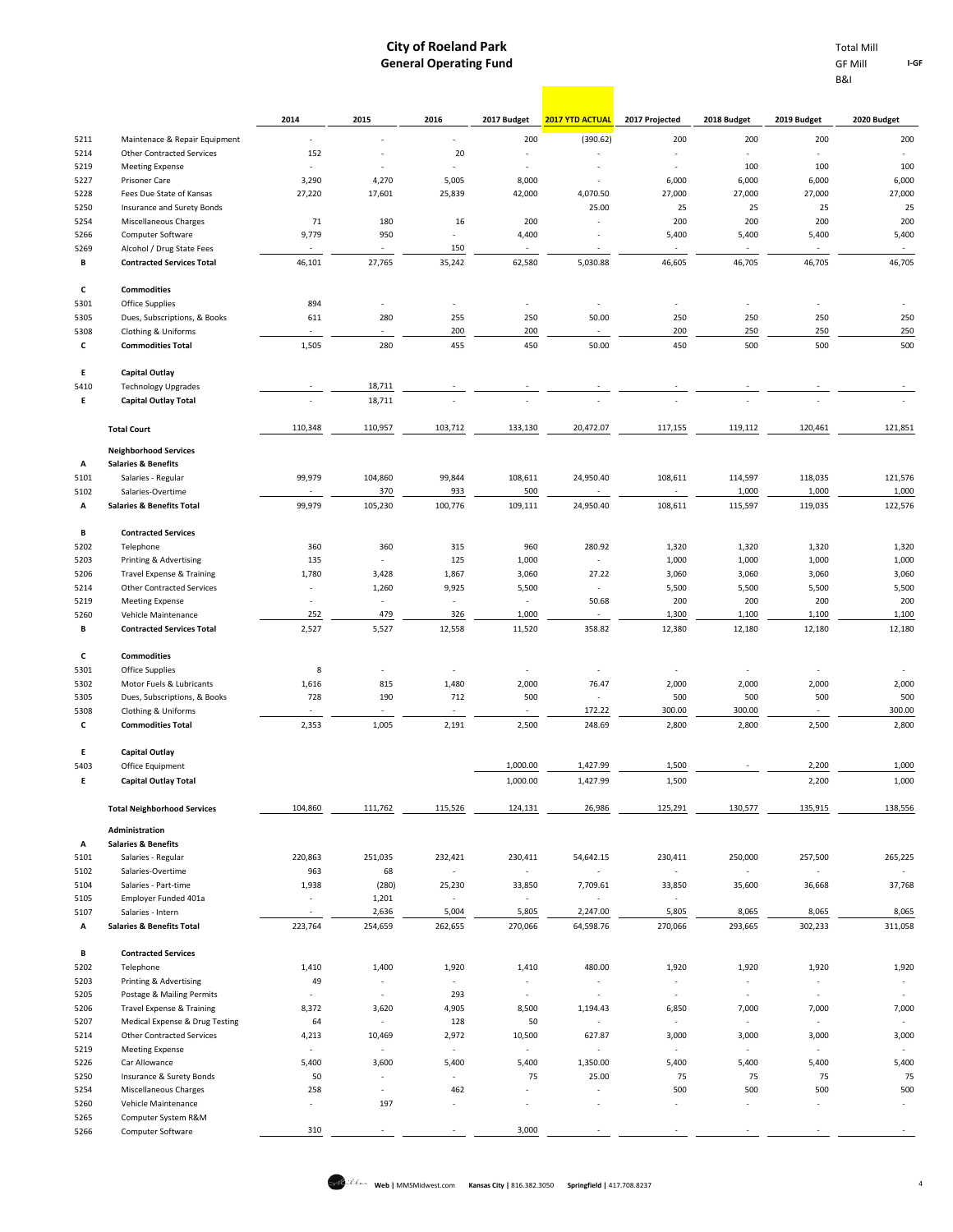|              |                                                                  | 2014                     | 2015                     | 2016                     | 2017 Budget              | <b>2017 YTD ACTUAL</b> | 2017 Projected                    | 2018 Budget                                           | 2019 Budget    | 2020 Budget              |
|--------------|------------------------------------------------------------------|--------------------------|--------------------------|--------------------------|--------------------------|------------------------|-----------------------------------|-------------------------------------------------------|----------------|--------------------------|
| В            | <b>Contracted Services Total</b>                                 | 20,126                   | 19,286                   | 16,080                   | 28,935                   | 3,677.30               | 17,745                            | 17,895                                                | 17,895         | 17,895                   |
| c            |                                                                  |                          |                          |                          |                          |                        |                                   |                                                       |                |                          |
| 5301         | <b>Commodities</b><br>Office Supplies                            | 1,511                    | (0)                      |                          | ٠                        |                        |                                   |                                                       |                |                          |
| 5302         | Motor Fuels & Lubricants                                         | 270                      |                          |                          | 454                      |                        | 500                               |                                                       |                |                          |
| 5305         | Dues, Subscriptions, & Books                                     | 1,199                    | 1,462                    | 1,463                    | 1,350                    | 1,317.40               | 2,080                             | 2,080                                                 | 2,080          | 2,080                    |
| 5308         | Clothing & Uniforms                                              | 955                      | ä,                       |                          | 250                      |                        | 250                               | 300                                                   |                | $\overline{\phantom{a}}$ |
| С            | <b>Commodities Total</b>                                         | 3,935                    | 1,462                    | 1,463                    | 2,054                    | 1,317.40               | 2,830                             | 2,380                                                 | 2,080          | 2,080                    |
| Е            | <b>Capital Outlay</b>                                            |                          |                          |                          |                          |                        |                                   |                                                       |                |                          |
| 5403         | Office Equipment                                                 |                          | 767                      |                          | 1,500                    |                        | 1,500                             | 1,000                                                 | 1,000          | 1,000                    |
| Ε            | <b>Capital Outlay Total</b>                                      |                          | 767                      |                          | 1,500                    |                        | 1,500                             | 1,000                                                 | 1,000          | 1,000                    |
|              | <b>Total Administration</b>                                      | 247,825                  | 276,173                  | 280,198                  | 302,555                  | 69,593.46              | 292,141                           | 314,940                                               | 323,208        | 332,033                  |
|              | <b>Public Works</b>                                              |                          |                          |                          |                          |                        |                                   |                                                       |                |                          |
| А            | <b>Salaries &amp; Benefits</b>                                   |                          |                          |                          |                          |                        |                                   |                                                       |                |                          |
| 5101         | Salaries - Regular                                               | 242,058                  | 251,306                  | 251,253                  | 273,856                  | 82,886.56              | 273,856                           | 257,445                                               | 265,168        | 273,123                  |
| 5102         | Salaries-Overtime                                                | 8,530                    | 7,845                    | 8,447                    | 8,500                    | 1,393.38               | 8,500                             | 9,011                                                 | 9,281          | 9,559                    |
| 5104         | Salaries - Part-time                                             |                          | 11,802                   | $\overline{\phantom{a}}$ | ×.                       |                        | $\overline{\phantom{a}}$          | ÷,                                                    |                | $\sim$                   |
| А            | <b>Salaries &amp; Benefits Total</b>                             | 250,587                  | 270,953                  | 259,700                  | 282,356                  | 84,279.94              | 282,356                           | 266,456                                               | 274,449        | 282,683                  |
| В            | <b>Contracted Services</b>                                       |                          |                          |                          |                          |                        |                                   |                                                       |                |                          |
| 5201         | Electric                                                         | 22,094                   | 40,307                   | 27,067                   | 21,420                   | 4,525.14               | 21,420                            | 21,420                                                | 21,420         | 21,420                   |
| 5202         | Telephone                                                        | 1,651                    | 1,420                    | 1,435                    | 2,500                    | 465.03                 | 2,000                             | 2,000                                                 | 2,000          | 2,000                    |
| 5203         | Printing & Advertising                                           | 25                       | ÷.                       |                          | ×.                       |                        | ÷,                                | 300                                                   | 300            | 300                      |
| 5206         | Travel Expense & Training                                        |                          | 2,873<br>6,953<br>6,495  |                          | 6,100                    | 2,230.55               | 6,100                             | 11,100                                                | 7,000<br>800   | 7,000                    |
| 5207<br>5210 | Medical Expense & Drug Testing<br>Maintenace And Repair Building | 798<br>3,850             | 1,195<br>1,722           | 780<br>5,323             | 800<br>10,000            | 596.15                 |                                   | 800<br>800                                            |                | 800<br>3,500             |
| 5211         | Maintenace & Repair Equipment                                    | 16,911                   | 19,027                   | 20,087                   | 25,000                   | 4,258.90               |                                   | 5,000<br>3,500<br>3,500<br>20,000<br>22,000<br>22,000 |                | 22,000                   |
| 5214         | <b>Other Contracted Services</b>                                 | 5,393                    | 3,588                    | 32,056                   | 31,150                   | 843.05                 |                                   | 31,150<br>33,000<br>33,000                            |                | 34,000                   |
| 5219         | <b>Meeting Expense</b>                                           | $\overline{\phantom{a}}$ | ×,                       |                          | ×.                       |                        | $\frac{1}{2}$<br>$\overline{a}$   |                                                       | ٠              |                          |
| 5221         | Maintenance Streets-contract                                     | 158,643                  | (94, 961)                |                          | 210,000                  |                        | 210,000<br>210,000                |                                                       | 210,000        | 210,000                  |
| 5250         | Insurance & Surety Bonds                                         | ٠                        | ٠                        | 25                       | ٠                        |                        | $\overline{a}$                    | $\overline{\phantom{a}}$                              |                | $\overline{\phantom{a}}$ |
| 5254         | Miscellaneous Charges                                            | ٠                        | 128                      | 66                       | $\sim$                   |                        | ×,                                | $\overline{\phantom{a}}$                              | ٠              |                          |
| 5259         | <b>Traffic Control Signs</b>                                     | 2,100                    | 2,047                    | 4,308                    | 7,500                    | 2,790.00               | 7,500                             | 4,500                                                 | 4,500          | 4,500                    |
| 5260         | Vehicle Maintenance                                              | 12,945                   | 9,051                    | 4,497                    | 15,759                   | 498.78                 | 10,000                            | 12,000                                                | 12,000         | 12,000                   |
| 5262         | Grounds Maintenance                                              | 16,504                   | 15,705                   | 18,633                   | 23,000                   | 3,328.51               | 23,000                            | 23,000                                                | 24,000         | 24,000                   |
| 5263         | <b>Tree Maintenance</b>                                          | 12,450                   | 30,566                   | 12,977                   | 15,000                   | 2,700.00               | 15,000                            | 25,000                                                | 25,000         | 25,000                   |
| 5266         | Computer Software                                                |                          | 1,350                    | 1,959                    | 3,300                    |                        | 3,300                             | 3,300                                                 | 3,300          | 3,300                    |
| 5287<br>5288 | Water<br>Waste Water                                             |                          | ٠<br>$\overline{a}$      | 6,934<br>2,989           | 6,060<br>3,000           | (1, 112.91)<br>270.98  | 6,060<br>3,000                    | 6,500<br>3,200                                        | 6,500<br>3,200 | 6,500<br>3,200           |
| 5289         | Natural Gas                                                      |                          |                          | 2,793                    | 3,100                    | 2,943.10               | 5,632                             | 3,100                                                 | 3,100          | 3,100                    |
| В            | <b>Contracted Services Total</b>                                 | 256,235                  | 38,099                   | 148,424                  | 383,689                  | 24,337.28              | 369,962                           | 384,720                                               | 381,620        | 382,620                  |
| с            | <b>Commodities</b>                                               |                          |                          |                          |                          |                        |                                   |                                                       |                |                          |
| 5301         | Office Supplies                                                  | 2,857                    | ×                        | 65                       |                          |                        | ÷                                 |                                                       |                |                          |
| 5302         | Motor Fuels & Lubricants                                         | 24,454                   | 13,782                   | 6,961                    | 27,469                   | 2,946.99               | 10,000                            | 10,500                                                | 11,025         | 11,576                   |
| 5304         | Janitorial Supplies                                              | 942                      | 465                      | 450                      | 2,101                    | 30.35                  | 1,000                             | 1,000                                                 | 1,000          | 1,000                    |
| 5305         | Dues, Subscriptions, & Books                                     | 135                      | 427                      | 1,168                    | 450                      | 151.60                 | 450                               | 750                                                   | 750            | 750                      |
| 5306         | Materials                                                        | 83                       | 4,024                    | 5,567                    | 4,000                    | 1,732.54               | 4,000                             | 4,000                                                 | 4,000          | 4,000                    |
| 5308         | Clothing & Uniforms                                              | 3,214                    | 5,999                    | 3,912                    | 4,000                    | 1,054.74               | 4,000                             | 4,000                                                 | 4,000          | 4,000                    |
| 5318         | Tools                                                            | 1,665                    | 3,813                    | 1,172                    | 4,000                    | 425.51                 | 2,500                             | 2,500                                                 | 2,500          | 2,500                    |
| c            | <b>Commodities Total</b>                                         | 33,348                   | 28,509                   | 19,294                   | 42,020                   | 6,341.73               | 21,950                            | 22,750                                                | 23,275         | 23,826                   |
| Ε            | <b>Capital Outlay</b>                                            |                          |                          |                          |                          |                        |                                   |                                                       |                |                          |
| 5403         | Office Equipment                                                 | ÷,                       | 67                       | 430                      | 1,500                    | 134.89                 | 1,500                             | 6,500                                                 | 1,500          | 1,500                    |
| 5425         | Other Capital Outlay                                             | 11,051                   | 237                      | 1,466                    | 3,000                    |                        | 3,000                             | 3,000                                                 | 3,000          | 3,000                    |
| 5455<br>E    | Roeland Park Trail Project<br><b>Capital Outlay Total</b>        | 12,650<br>23,701         | 12,866<br>13,170         | 1,896                    | $\sim$<br>4,500          | 134.89                 | $\overline{\phantom{a}}$<br>4,500 | $\overline{\phantom{a}}$<br>9,500                     | 4,500          | $\sim$<br>4,500          |
| т            | <b>Transfers</b>                                                 |                          |                          |                          |                          |                        |                                   |                                                       |                |                          |
| 5825         | Transfer to Equip Reserve Fund                                   | 55,000                   | 67,415                   | 112,500                  | 12,500                   |                        | 12,500                            | 123,500                                               | 216,000        | 43,000                   |
| т            | <b>Transfers Total</b>                                           | 55,000                   | 67,415                   | 112,500                  | 12,500                   |                        | 12,500                            | 123,500                                               | 216,000        | 43,000                   |
|              |                                                                  |                          |                          |                          |                          |                        |                                   |                                                       |                |                          |
|              | <b>Total Public Works</b>                                        | 618,872                  | 418,146                  | 541,814                  | 725,065                  | 115,093.84             | 691,268                           | 806,926                                               | 899,844        | 736,629                  |
| Α            | <b>Employee Benefits</b><br><b>Salaries &amp; Benefits</b>       |                          |                          |                          |                          |                        |                                   |                                                       |                |                          |
| 5122         | Fica City Contribution                                           | 124,234                  | 131,121                  | 127,351                  | 139,050                  | 30,662.86              | 131,172                           | 137,000                                               | 141,110        | 145,343                  |
| 5123         | <b>KPERS City Contribution</b>                                   | 66,220                   | 79,533                   | 72,614                   | 73,500                   | 15,933.04              | 73,500                            | 77,000                                                | 79,310         | 81,689                   |
| 5124         | Ks Unemployment Insurance                                        | 3,635                    | 9,674                    | 1,155                    | 3,000                    |                        | 1,600                             | 1,800                                                 | 1,854          | 1,910                    |
| 5125         | Worker's Compensation                                            | 33,667                   | 39,155                   | 36,527                   | 50,000                   | 46,910.00              | 46,910                            | 45,000                                                | 45,000         | 45,000                   |
| 5126         | Health Insurance                                                 | 276,323                  | 288,336                  | 277,245                  | 335,060                  | 43,870.64              | 300,000                           | 320,000                                               | 342,400        | 366,368                  |
| 5127         | <b>Health Savings Account</b>                                    | 22,200                   | 22,556                   | 26,178                   | 21,800                   | 8,212.50               | 45,000                            | 45,000                                                | 45,000         | 45,000                   |
| 5128         | 401A City Contribution                                           | $\overline{\phantom{a}}$ | $\overline{\phantom{a}}$ | 4,800                    | $\overline{\phantom{a}}$ | 1,107.66               | 5,400                             | 5,500                                                 | 5,665          | 5,835                    |

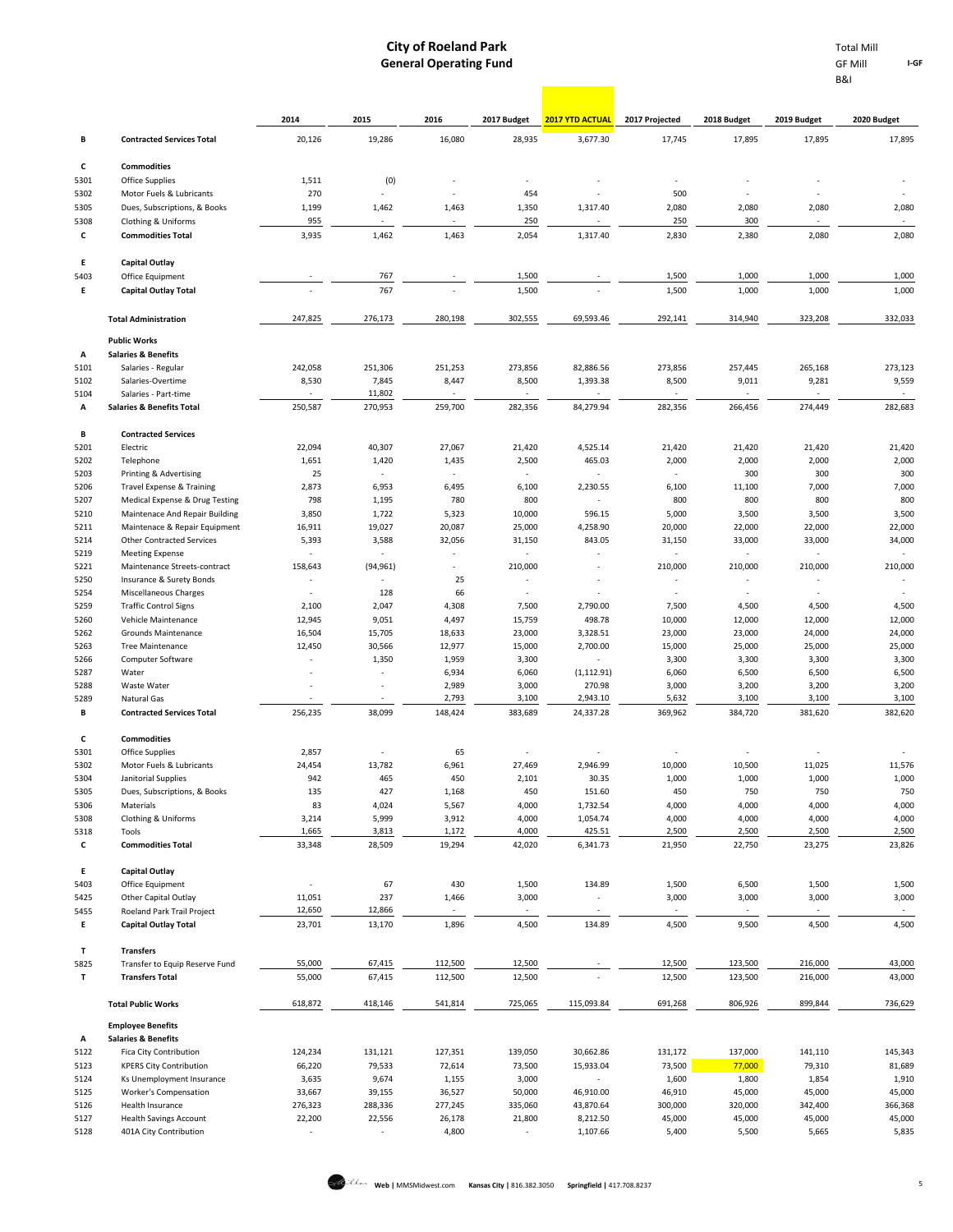**Contract** 

|      |                                      | 2014                     | 2015      | 2016           | 2017 Budget              | <b>2017 YTD ACTUAL</b>   | 2017 Projected | 2018 Budget              | 2019 Budget              | 2020 Budget |
|------|--------------------------------------|--------------------------|-----------|----------------|--------------------------|--------------------------|----------------|--------------------------|--------------------------|-------------|
| 5130 | City Paid Life/ST Disability         | (371)                    | 8,738     | 9,217          | 9,900                    | 2,512.29                 | 9,900          | 9,900                    | 9,900                    | 9,900       |
| 5131 | KP&F City Contribution               | 145,651                  | 184,671   | 163,189        | 150,000                  | 35,656.76                | 154,000        | 165,500                  | 170,465                  | 175,579     |
| 5132 | 403A City Contribution               |                          |           |                |                          |                          |                |                          |                          |             |
| 5133 | Wellness Incentive                   |                          | 635       | 750            | $\sim$                   | (375.00)                 | 2,000          | 2,000                    | 2,000                    | 2,000       |
| А    | <b>Salaries &amp; Benefits Total</b> | 671,558                  | 764,420   | 719,027        | 782,310                  | 184,490.75               | 769,482        | 808,700                  | 842,704                  | 878,624     |
|      | <b>Total Employee Benefits</b>       | 671,558                  | 764,420   | 719,027        | 782,310                  | 184,490.75               | 769,482        | 808,700                  | 842,704                  | 878,624     |
|      | <b>City Council</b>                  |                          |           |                |                          |                          |                |                          |                          |             |
| A    | <b>Salaries &amp; Benefits</b>       |                          |           |                |                          |                          |                |                          |                          |             |
| 5103 | Salaries - Elected Officials         | 46,240                   | 47,551    | 46,920         | 46,920                   | 11,790.00                | 46,920         | 46,920                   | 46,920                   | 46,920      |
| А    | <b>Salaries &amp; Benefits Total</b> | 46,240                   | 47,551    | 46,920         | 46,920                   | 11,790.00                | 46,920         | 46,920                   | 46,920                   | 46,920      |
| В    | <b>Contracted Services</b>           |                          |           |                |                          |                          |                |                          |                          |             |
| 5203 | Printing & Advertising               | 28                       | ÷,        | ÷,             | $\overline{\phantom{a}}$ | $\overline{\phantom{a}}$ |                | $\overline{\phantom{a}}$ | $\overline{\phantom{a}}$ |             |
| 5206 | <b>Travel Expense &amp; Training</b> | 2,154                    | 3,058     | 3,620          | 7,700                    | 940.00                   | 7,700          | 7,700                    | 7,700                    | 7,700       |
| 5251 | Mayor Expenses                       | 1,000                    | 621       | 498            | 1,000                    |                          | 1,000          | 1,000                    | 1,000                    | 1,000       |
| В    | <b>Contracted Services Total</b>     | 3,182                    | 3,679     | 4,117          | 8,700                    | 940.00                   | 8,700          | 8,700                    | 8,700                    | 8,700       |
| c    | <b>Commodities</b>                   |                          |           |                |                          |                          |                |                          |                          |             |
| 5305 | Dues, Subscriptions, & Books         | 393                      | 390       | 390            | 400                      |                          | 400            | 400                      | 400                      | 400         |
| c    | <b>Commodities Total</b>             | 393                      | 390       | 390            | 400                      |                          | 400            | 400                      | 400                      | 400         |
|      | <b>Total City Council</b>            | 49,814                   | 51,620    | 51,427         | 56,020                   | 12,730.00                | 56,020         | 56,020                   | 56,020                   | 56,020      |
|      | <b>Solid Waste</b>                   |                          |           |                |                          |                          |                |                          |                          |             |
| А    | <b>Salaries &amp; Benefits</b>       |                          |           |                |                          |                          |                |                          |                          |             |
| 5101 | Salaries - Regular                   |                          | 11,161    | 25,091         | 10,270                   |                          | 10,270         | 41,000                   | 41,000                   | 41,000      |
| А    | <b>Salaries &amp; Benefits Total</b> |                          | 11,161    | 25,091         | 10,270                   |                          | 10,270         | 41,000                   | 41,000                   | 41,000      |
| в    | <b>Contracted Services</b>           |                          |           |                |                          |                          |                |                          |                          |             |
| 5211 | Maintenace & Repair Equipment        | $\overline{\phantom{a}}$ | 3,599     | 1,573          | 4,000                    |                          | 4,000          | 6,000                    | 8,000                    | 8,000       |
| 5235 | Leaf Program Disposal Fees           | 8,619                    | 4,529     | 20,849         | 13,658                   |                          | 13,658         | 10,000                   | 10,000                   | 10,000      |
| 5240 | <b>Equipment Rental</b>              | $\sim$                   | 150       | $\overline{a}$ | ÷,                       |                          | ÷,             | 500                      | 500                      | 500         |
| 5272 | Solid Waste Contract                 | 408,164                  | 414,104   | 414,502        | 426,217                  | 103,480.56               | 426,217        | 518,632                  | 518,632                  | 518,632     |
| в    | <b>Contracted Services Total</b>     | 416,784                  | 422,382   | 436,924        | 443,875                  | 103,480.56               | 443,875        | 535,132                  | 537,132                  | 537,132     |
| c    | <b>Commodities</b>                   |                          |           |                |                          |                          |                |                          |                          |             |
| 5302 | Motor Fuels & Lubricants             |                          | 1,482     | 3,325          | 5,100                    |                          | 5,100          | 3,000                    | 3,000                    | 3,000       |
| 5825 | Transfer to Equip Reserve Fund       |                          | 32,152    |                |                          |                          |                |                          |                          |             |
| c    | <b>Commodities Total</b>             |                          | 33,634    | 3,325          | 5,100                    |                          | 5,100          | 3,000                    | 3,000                    | 3,000       |
|      | <b>Total Solid Waste</b>             | 416,784                  | 467,177   | 465,340        | 459,245                  | 103,481                  | 459,245        | 579,132                  | 581,132                  | 581,132     |
|      | <b>Total Expenditures</b>            | 4,445,621                | 4,544,894 | 4,636,927      | 5,354,451                | 961,679                  | 5,137,552      | 5,659,109                | 5,712,327                | 5,907,026   |
|      | <b>Ending Fund Balance</b>           | 1,905,757                | 2,287,717 | 2,792,620      | 2,767,416                | 986,855                  | 2,714,708      | 2,909,893                | 2,955,979                | 3,006,577   |

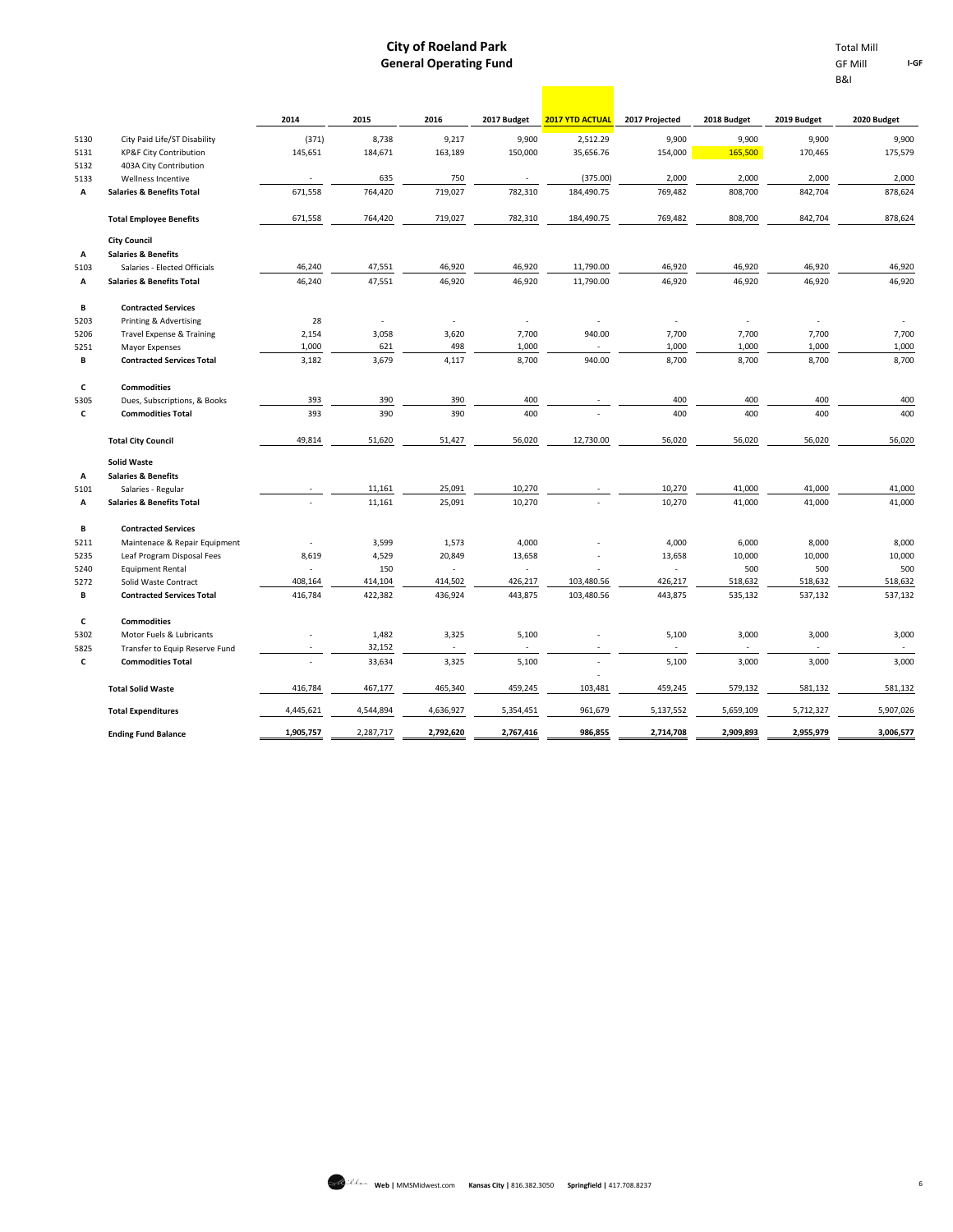### **City of Roeland Park Statement of Activities - General Fund Restricted for Special Law Enforcement Fund**

|                     |                                  | 2014 |             | 2015        |     | 2016        | 2017 Budget | 2017 YTD ACTUAL          | 2017 Projected |                          | 2018 Budget |                          | 2019 Budget |    | 2020 Budget |
|---------------------|----------------------------------|------|-------------|-------------|-----|-------------|-------------|--------------------------|----------------|--------------------------|-------------|--------------------------|-------------|----|-------------|
| <b>Revenues</b>     |                                  |      |             |             |     |             |             |                          |                |                          |             |                          |             |    |             |
| 4010                | Cash Carryforward                | \$   | $-5$        | 9,899.97 \$ |     | 7,845.80 \$ | 7,545.80 \$ | $-5$                     |                | $-5$                     |             | $-5$                     | $\sim 100$  | -S | $\sim$      |
| 4432                | Spec. Law Enforcement Revenues   |      | 16,846.44   | $\sim$      |     |             |             | ٠                        |                | $\overline{\phantom{a}}$ |             |                          |             |    |             |
|                     | <b>Total Revenues</b>            |      | 16,846.44   | 9,899.97    |     | 7,845.80    | 7,545.80    | $\overline{\phantom{a}}$ |                | $\sim$                   |             | $\overline{\phantom{a}}$ |             |    |             |
|                     |                                  |      |             |             |     |             |             |                          |                |                          |             |                          |             |    |             |
| <b>Expenditures</b> |                                  |      |             |             |     |             |             |                          |                |                          |             |                          |             |    |             |
| c                   | <b>Commodities</b>               |      |             |             |     |             |             |                          |                |                          |             |                          |             |    |             |
| 5317                | Special Law Enforcement Expenses |      | 6,946.47    | 2,054.17    |     | 300.00      | ٠           | $\sim$                   |                | ٠                        |             | $\overline{\phantom{a}}$ |             |    | $\sim$      |
|                     | <b>Total Expenditures</b>        |      | 6,946.47    | 2,054.17    |     | 300.00      |             | $\overline{\phantom{0}}$ |                | $\overline{\phantom{a}}$ |             | $\overline{\phantom{a}}$ |             |    |             |
|                     | <b>Change in Net Assets</b>      |      | 9,899.97 \$ | 7,845.80    | - S | 7,545.80    | 7,545.80 \$ | $\overline{\phantom{a}}$ |                | $\overline{\phantom{a}}$ |             | $\overline{\phantom{a}}$ |             |    |             |

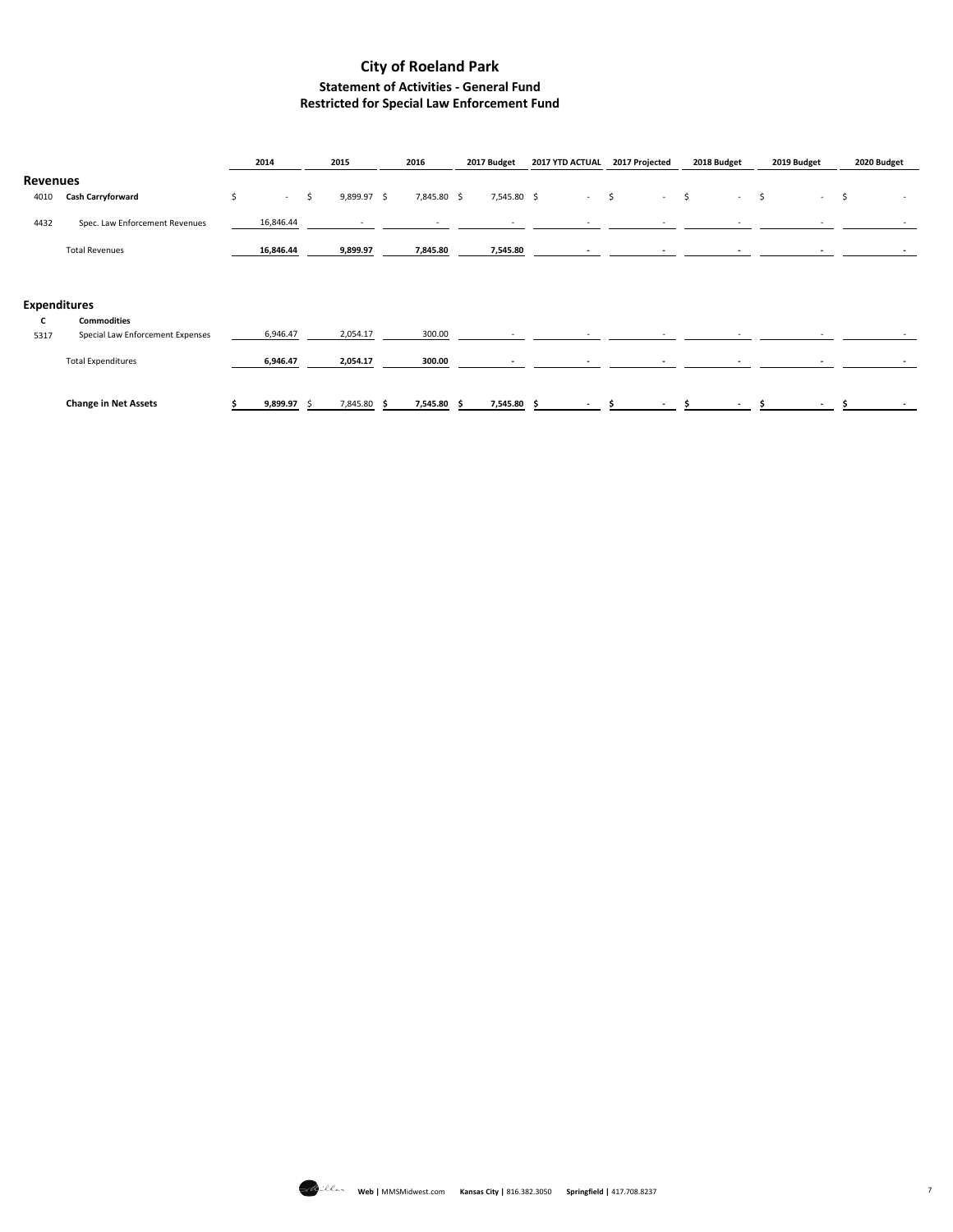### **City of Roeland Park Bond & Interest Fund**

|         |                                             | 2014                     | 2015                     | 2016               | 2017 Budget                   | 2017 YTD ACTUAL  | 2017 Projected      | 2018 Budget              | 2019 Budget          | 2020 Budget      |
|---------|---------------------------------------------|--------------------------|--------------------------|--------------------|-------------------------------|------------------|---------------------|--------------------------|----------------------|------------------|
|         |                                             |                          |                          |                    |                               |                  |                     |                          |                      |                  |
| 4010    | Cash Carryforward                           | \$                       | \$                       | \$                 | 363,620.00 \$<br><sup>5</sup> |                  | \$<br>363,620.00 \$ | 388,421.00               | -\$<br>151,104.08 \$ | 268,728.87       |
| 4020    | <b>Recreational Vehicle Tax</b>             | 94.56                    | 93.41                    | 131.71             | 119.00                        | 40.63            | 119.00              | 102.00                   | 102.00               | 102.00           |
| 4021    | Commercial Vehicle Tax                      |                          |                          | ×,                 | 146.00                        | ×                | ÷                   | 79.00                    | 79.00                | 79.00            |
| 4040    | <b>Heavy Trucks Tax</b>                     | 75.25                    | 142.31                   | 93.69              | 142.00                        | 72.75            | 142.00              | 58.00                    | 58.00                | 58.00            |
| 4050    | Ad Valorem Tax                              | 238,780.48               | 257,492.06               | 267,901.67         | 350,058.00                    | 159,349.54       | 287,296.00          | 362,413.33               | 367,849.53           | 373,367.28       |
| 4060    | Motor Vehicle Tax                           | 33,480.30                | 32,314.60                | 34,276.17          | 35,973.00                     | 9,776.49         | 35,973.00           | 37,450.00                | 38,948.00            | 40,505.92        |
| 4070    | Personal Property Tax-deliquen              | 299.44                   | 81.13                    | 46.29              | 81.00                         | 6.34             | 50.00               | 50.00                    | 50.00                | 50.00            |
| 4080    | Real Property Tax - Delinquent              | 2,322.60                 | 1,284.96                 | 4,797.22           | 1,285.00                      | 1,168.10         | 2,000.00            | 2,000.00                 | 2,000.00             | 2,000.00         |
| 5104512 | Interest on Investment                      |                          |                          | 1,150.52           | 5,455.00                      | 939.91           | 4,465.00            | 4,465.00                 | 4,465.00             | 4,465.00         |
| 4610    | <b>Special Assessments</b>                  | ×.                       | ÷                        | 28.94              | ÷                             | ×                |                     |                          |                      |                  |
| 4620    | Special Assmnt Tax - Delinquent             | 340.59                   | 363.82                   | 951.09             | 364.00                        |                  | 364.00              | 364.00                   | 364.00               | 364.00           |
| 4630    | Storm Drainage RC12-013                     | 60,836.59                | 58,868.27                | 62,569.74          | 62,750.00                     | 32,933.55        | 62,750.00           | 60,500.00                | 63,250.00            | 60,750.00        |
| 4640    | Storm Drainage RC12-012                     | 90,730.45                | 93,060.15                | 94,646.84          | 91,206.00                     | 52,051.34        | 91,206.00           | 93,694.00                | 91,782.00            | 93,808.00        |
| 4650    | Storm Drainage RC12-014                     | 104,892.26               | 106,398.75               | 109,223.71         | 106,551.00                    | 58,156.91        | 106,551.00          | 106,551.00               | 106,551.00           | 106,551.00       |
| 4830    | Transfer from 27A Fund                      | 555,000.00               | 455,000.00               | 428,841.00         | 416,000.00                    | ÷.               | 416,000.00          | 420,000.00               | 420,000.00           | 420,000.00       |
| 4840    | Transfer From General Fund                  |                          | $\overline{\phantom{a}}$ | 117,228.00         | 116,970.00                    |                  | 116,970.00          |                          |                      | ٠                |
| 4880    | Transfer from Streetlights Fund             | $\overline{\phantom{a}}$ | 24,815.25                | $\sim$             | $\sim$                        |                  | $\sim$              | $\sim$                   | $\sim$               | $\sim$           |
|         | <b>Total Revenues</b>                       | 1,086,852.52             | 1,029,914.71             | 1,121,886.59       | 1,550,720.00                  | 314,495.56       | 1,487,506.00        | 1,476,147.33             | 1,246,602.61         | 1,370,829.06     |
| B       | <b>Contracted Services</b>                  |                          |                          |                    |                               |                  |                     |                          |                      |                  |
| 5209    | <b>Professional Services</b>                |                          | $\overline{\phantom{a}}$ | 1,374.80           | 5,500.00                      |                  | 5,500.00            | 5,500.00                 | 5,500.00             | 5,500.00         |
| 5214    | <b>Other Contracted Services</b>            |                          | 724.80                   |                    |                               |                  |                     |                          |                      | $\sim$           |
| B       | <b>Contracted Services Total</b>            |                          | 724.80                   | 1,374.80           | 5,500.00                      |                  | 5,500.00            | 5,500.00                 | 5,500.00             | 5,500.00         |
| Ε       | <b>Debt Service</b>                         |                          |                          |                    |                               |                  |                     |                          |                      |                  |
| 5607    | Principal Bonds (2008-A Issue)              | 330,000.00               | 345,000.00               | 360,000.00         |                               |                  |                     |                          |                      |                  |
| 5608    | Principal Bonds - 2010-1                    | 375,000.00               | 385,000.00               | 260,000.00         | 265,000.00                    |                  | 265,000.00          | 275,000.00               | 280,000.00           | 290,000.00       |
| 5609    | Interest Bonds - 2010-1                     | 63,645.00                | 58,020.00                | 51,860.00          | 46,660.00                     | 23,330.00        | 46,660.00           | 40,565.00                | 33,415.00            | 25,575.00        |
| 5610    | Interest Bonds (2008-A Issue)               | 36,772.50                | 25,387.50                | 13,140.00          |                               |                  | ×.                  | ÷                        | ÷.                   |                  |
| 5614    | Bond Principal 2014-1                       |                          |                          | 105,000.00         | 107,000.00                    |                  | 107,000.00          | 110,000.00               | 112,000.00           | 114,000.00       |
| 5615    | Bond Interest 2014-1                        |                          | $\overline{\phantom{a}}$ | 12,331.25          | 9,971.00                      |                  | 9,974.00            | 7,563.00                 | 5,088.00             | 2,568.00         |
|         | Bond Principal 2018-1                       |                          |                          |                    |                               |                  |                     | 152,000.00               | 149,200.00           | 151,400.00       |
|         | Bond Interest 2018-1                        |                          |                          |                    |                               |                  |                     |                          |                      |                  |
| 5621    | <b>Bond Reserve</b>                         |                          |                          | ÷,                 |                               |                  |                     |                          |                      |                  |
| 5628    | Principal Bonds - 2011-2                    | 70,000.00                | 70,000.00                | 165,000.00         | 180,000.00                    |                  | 180,000.00          | 190,000.00               | 85,000.00            | 85,000.00        |
| 5629    | Interest Bonds - 2011-2                     | 37,497.20                | 36,097.50                | 34,697.50          | 31,398.00                     |                  | 31,398.00           | 27,798.00                | 23,808.00            | 21,640.00        |
| 5630    | Bond Principal - 2011-1                     | 105,000.00               | 105,000.00               | 105,000.00         |                               |                  | ٠                   | $\overline{\phantom{a}}$ | ٠                    |                  |
| 5631    | Bond Interest - 2011-1                      | 5,407.50                 | 3,990.00                 | 2,152.50           |                               |                  |                     |                          |                      |                  |
| 5644    | Principal Bonds - 2012-1                    | 10,000.00                | 35,000.00                | 35,000.00          | 420,000.00                    |                  | 420,000.00          | 425,000.00               | 200,000.00           | 205,000.00       |
| 5645    | Interest Bonds - 2012-1                     | 34,300.00                | 23,605.00                | 33,937.50          | 33,553.00                     |                  | 33,553.00           | 28,093.00                | 21,718.00            | 18,318.00        |
| E       | <b>Debt Service Total</b>                   | 1,067,622.20             | 1,087,100.00             | 1,178,118.75       | 1,093,582.00                  | 23,330.00        | 1,093,585.00        | 1,256,019.00             | 910,229.00           | 913,501.00       |
|         |                                             |                          |                          |                    |                               |                  |                     |                          |                      |                  |
| N       | <b>Non-Appropriation Expenditures</b>       |                          |                          |                    |                               |                  |                     |                          |                      |                  |
| 5751    | TIF Fund Expenditure                        |                          |                          |                    | 63,000.00                     |                  |                     | 63,524.26                | 62,144.74            | 58,087.64        |
| N       | <b>Non-Appropriation Expenditures Total</b> |                          |                          |                    | 63,000.00                     |                  |                     | 63,524.26                | 62,144.74            | 58,087.64        |
|         | <b>Total Expenditures</b>                   | 1,067,622.20             | 1,087,824.80             | 1,179,493.55       | 1,162,082.00                  | 23,330.00        | 1,099,085.00        | 1,325,043.26             | 977,873.74           | 977,088.64       |
|         | <b>Ending Fund Balance</b>                  | 19,230.32                | (57,910.09)<br>\$        | (57,606.96)<br>-\$ | 388,638.00<br>-\$             | 291,165.56<br>\$ | 388,421.00<br>-\$   | 151,104.08<br>-\$        | 268,728.87<br>Ŝ.     | \$<br>393,740.43 |
|         |                                             |                          |                          |                    |                               |                  |                     |                          |                      |                  |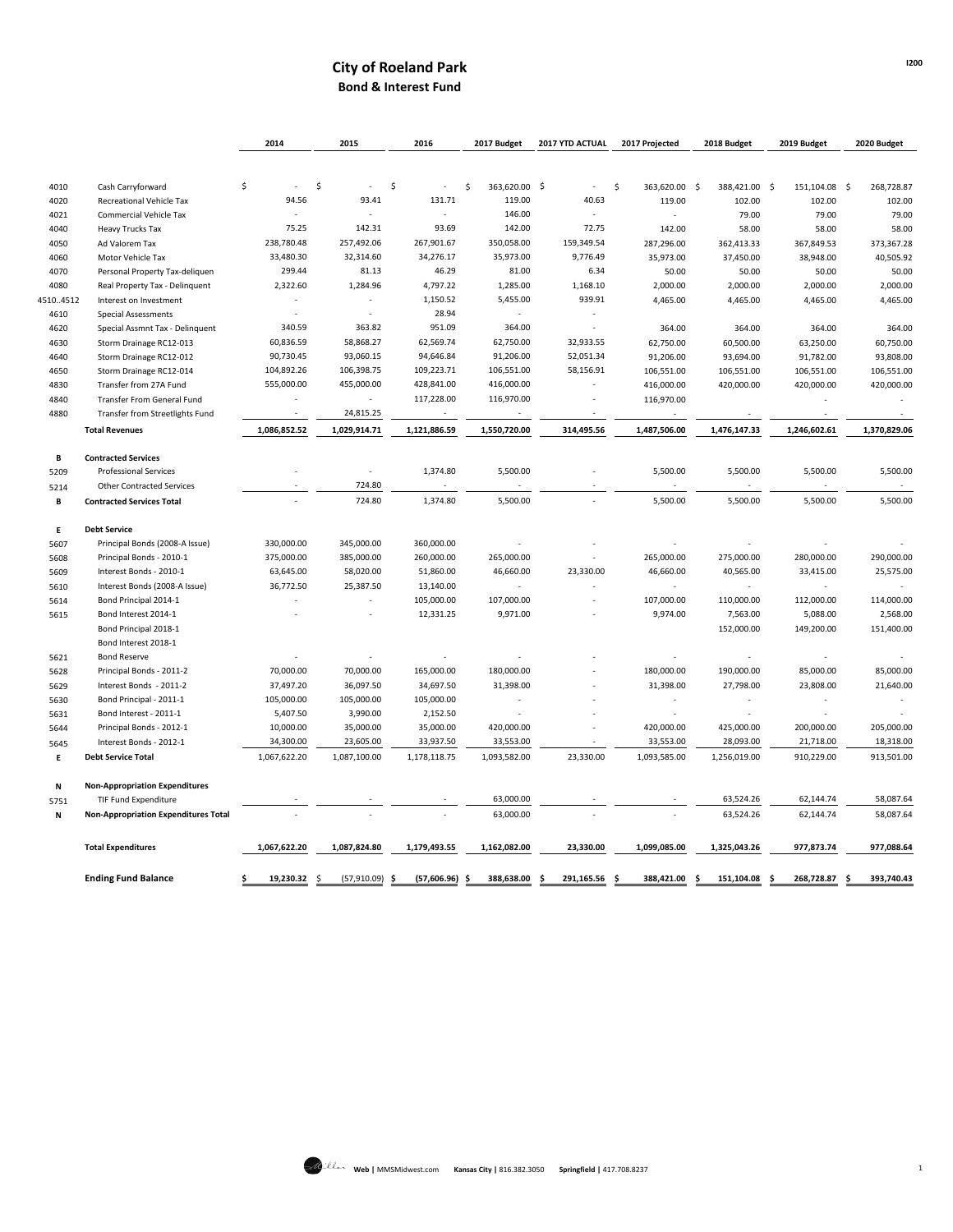### **City of Roeland Park Special Highway Fund**

|           |                                      | 2014                           | 2015               | 2016         | 2017 Budget          | 2017 YTD ACTUAL | 2017 Projected      | 2018 Budget          | 2019 Budget   | 2020 Budget |
|-----------|--------------------------------------|--------------------------------|--------------------|--------------|----------------------|-----------------|---------------------|----------------------|---------------|-------------|
|           |                                      |                                |                    |              |                      |                 |                     |                      |               |             |
| 4010      | Cash Carryforward                    | \$<br>$\overline{\phantom{a}}$ | \$                 | \$<br>$\sim$ | 127,444.00 \$<br>\$. | $\sim$          | \$<br>127,444.00 \$ | 174,260.00 \$        | 213,480.00 \$ | 312,491.90  |
| 4140      | Spec City/county Highway Fund        |                                | 46,084.22          | 182,426.00   | 177,000.00           | 46,084.22       | 182,980.00          | 182,190.00           | 184,011.90    | 185,852.02  |
|           | <b>Total Revenues</b>                |                                | 46,084.22          | 182,426.00   | 304,444.00           | 46,084.22       | 310,424.00          | 356,450.00           | 397,491.90    | 498,343.92  |
| А         | <b>Salaries &amp; Benefits</b>       |                                |                    |              |                      |                 |                     |                      |               |             |
| 5101      | Salaries - Regular                   | 60,600.00                      | 55,916.64          | 56,323.00    | 58,194.00            |                 | 58,194.00           | 60,000.00            | 60,000.00     | 60,000.00   |
| А         | <b>Salaries &amp; Benefits Total</b> | 60,600.00                      | 55,916.64          | 56,323.00    | 58,194.00            |                 | 58,194.00           | 60,000.00            | 60,000.00     | 60,000.00   |
| B         | <b>Contracted Services</b>           |                                |                    |              |                      |                 |                     |                      |               |             |
| 5211      | Maintenace & Repair Equipment        |                                |                    |              |                      |                 |                     |                      |               |             |
| 5260      | Vehicle Maintenance                  |                                |                    |              |                      |                 |                     |                      |               |             |
| В         | <b>Contracted Services Total</b>     |                                |                    |              |                      |                 |                     |                      |               |             |
| c         | <b>Commodities</b>                   |                                |                    |              |                      |                 |                     |                      |               |             |
| 5303      | Sand and Salt                        | 25,266.64                      | 23,917.14          | 8,015.04     | 43,185.00            | 9,393.97        | 20,000.00           | 25,000.00            | 25,000.00     | 25,000.00   |
| 5315      | Machinery & Auto Equipment           |                                |                    |              |                      |                 |                     |                      |               |             |
| c         | <b>Commodities Total</b>             | 25,266.64                      | 23,917.14          | 8,015.04     | 43,185.00            | 9,393.97        | 20,000.00           | 25,000.00            | 25,000.00     | 25,000.00   |
| T         | <b>Transfers</b>                     |                                |                    |              |                      |                 |                     |                      |               |             |
| 5809.5825 | Transfer to Equipment Reserve Fund   | 120,623.96                     | 72,588.00          | 57,970.00    | 57,970.00            | $\sim$          | 57,970.00           | 57,970.00            |               |             |
| т         | <b>Transfers Total</b>               | 120,623.96                     | 72,588.00          | 57,970.00    | 57,970.00            |                 | 57,970.00           | 57,970.00            |               |             |
|           | <b>Total Expenditures</b>            | 206,490.60                     | 152,421.78         | 122,308.04   | 159,349.00           | 9,393.97        | 136,164.00          | 142,970.00           | 85,000.00     | 85,000.00   |
|           | <b>Ending Fund Balance</b>           | $(206, 490.60)$ \$<br>S        | $(106, 337.56)$ \$ | 60.117.96 \$ | 145,095.00 \$        | 36,690.25 \$    | 174,260.00          | 213.480.00 \$<br>- Ś | 312.491.90 \$ | 413.343.92  |

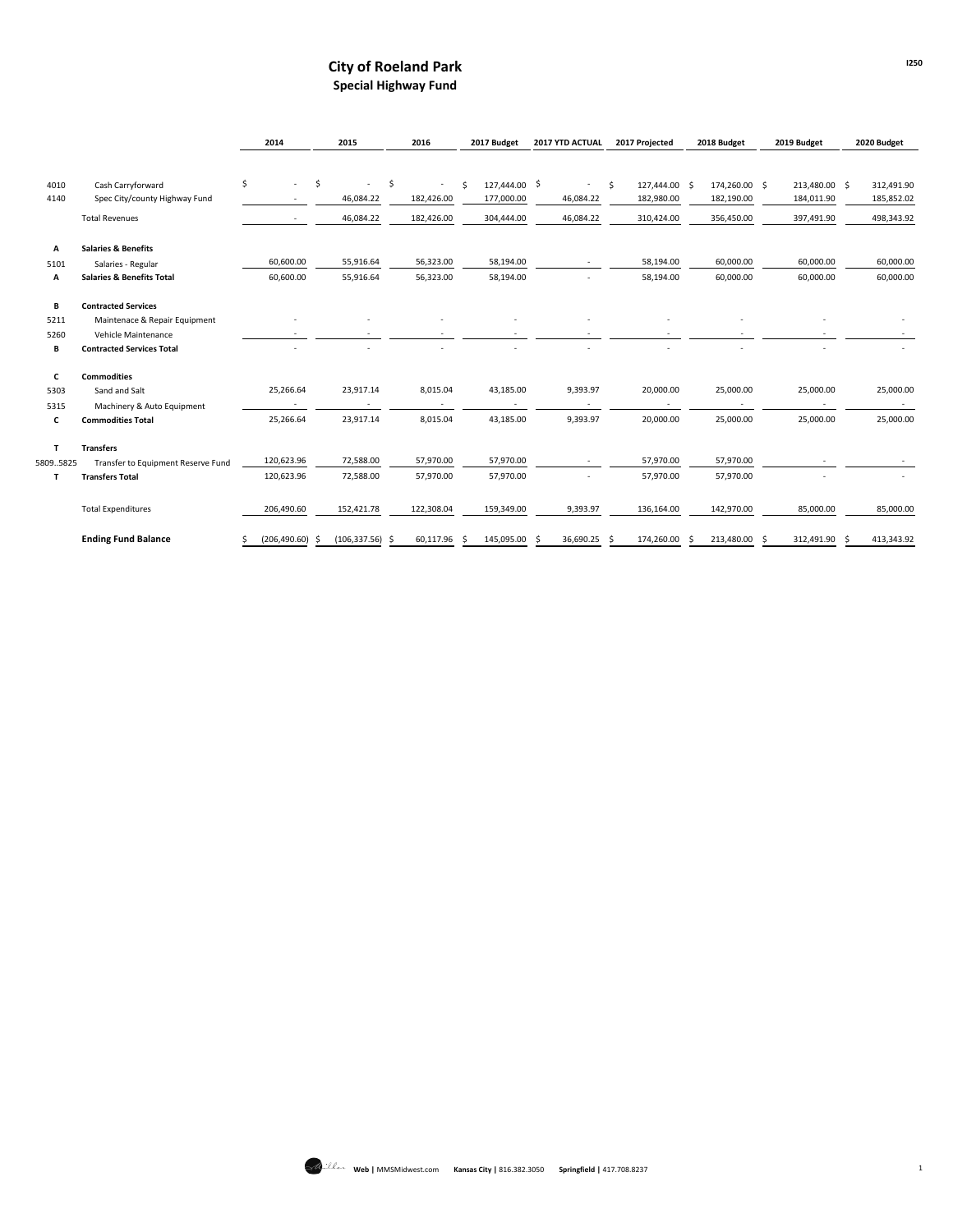### **City of Roeland Park Special Street Fund 27A**

|          |                                  | 2014       |     | 2015       |    | 2016          |   | 2017 Budget   | 2017 YTD ACTUAL |    | 2017 Projected |   | 2018 Budget   |   | 2019 Budget   | 2020 Budget        |
|----------|----------------------------------|------------|-----|------------|----|---------------|---|---------------|-----------------|----|----------------|---|---------------|---|---------------|--------------------|
|          |                                  |            |     |            |    |               |   |               |                 |    |                |   |               |   |               |                    |
| 4010     | Cash Carryforward                | \$         | \$. |            | Ŝ. | 397,506.00 \$ |   | 409,743.00 \$ |                 | \$ | 409,743.00 \$  |   | 236,840.00 \$ |   | 934,090.00 \$ | 1,117,476.80       |
| 4110     | City/county Sales & Use Tax      | 768,097.47 |     | 741,267.91 |    | 771,983.51    |   | 741,268.00    | 194,649.37      |    | 742,000.00     |   | 756,840.00    |   | 771,976.80    | 787,416.34         |
|          | County Courthouse Sales Tax      |            |     |            |    |               |   |               |                 |    | 135,000.00     |   | 180,000.00    |   | 180,000.00    | 180,000.00         |
| 4150     | <b>CARS Funding</b>              |            |     |            |    | 189,050.30    |   |               |                 |    |                |   | 773,000.00    |   | 240,000.00    | 1,212,250.00       |
| 4154     | STP Grant                        |            |     |            |    |               |   |               |                 |    |                |   |               |   |               | 4,662,500.00       |
| 4435     | <b>Bond Proceeds</b>             |            |     |            |    |               |   |               |                 |    |                |   | 1,000,000.00  |   |               |                    |
| 45104512 | Interest on Investment           |            |     |            |    | 1,404.09      |   | 5,455.00      | 3.26            |    | 1,410.00       |   | 1,410.00      |   | 1,410.00      | 1,410.00           |
| 4520     | Other Sources                    |            |     |            |    | 51,220.41     |   |               |                 |    |                |   |               |   |               |                    |
| 4530     | <b>Reimbursed Expense</b>        |            |     | ٠          |    | 352.50        |   |               | ٠               |    | ٠              |   |               |   |               |                    |
|          | <b>Total Revenues</b>            | 768,097.47 |     | 741,267.91 |    | 1,411,516.81  |   | 1,156,466.00  | 194,652.63      |    | 1,288,153.00   |   | 2,948,090.00  |   | 2,127,476.80  | 7,961,053.14       |
| В        | <b>Contracted Services</b>       |            |     |            |    |               |   |               |                 |    |                |   |               |   |               |                    |
| 5209     | <b>Professional Services</b>     | 77,388.15  |     | 156,170.02 |    | 115,752.22    |   | 100,000.00    | 1,673.75        |    | 100,000.00     |   | 100,000.00    |   | 110,000.00    | 110,000.00         |
| 5214     | <b>Other Contracted Services</b> | 9,268.30   |     | 52,927.90  |    |               |   |               |                 |    |                |   |               |   |               |                    |
| 5245     | In-house Street Maintenance      | 87,216.60  |     | 46,172.48  |    | 56,579.41     |   |               |                 |    |                |   |               |   |               |                    |
| В        | <b>Contracted Services Total</b> | 173,873.05 |     | 255,270.40 |    | 172,331.63    |   | 100,000.00    | 1,673.75        |    | 100,000.00     |   | 100,000.00    |   | 110,000.00    | 110,000.00         |
| D        | Capital Outlay                   |            |     |            |    |               |   |               |                 |    |                |   |               |   |               |                    |
| 5426     | Other Improvements               |            |     | 1,097.50   |    |               |   |               |                 |    |                |   |               |   |               |                    |
| 5454     | <b>Sidewalk Project</b>          |            |     |            |    |               |   |               |                 |    |                |   | 130,000.00    |   |               |                    |
| 5456     | <b>CARS Projects - Streets</b>   | $\sim$     |     | 26,961.97  |    | 412,324.35    |   | 365,680.00    |                 |    | 535,313.00     |   | 1,364,000.00  |   | 480,000.00    | 6,017,423.00       |
| D        | <b>Capital Outlay Total</b>      |            |     | 28,059.47  |    | 412,324.35    |   | 365,680.00    |                 |    | 535,313.00     |   | 1,494,000.00  |   | 480,000.00    | 6,017,423.00       |
| T        | <b>Transfers</b>                 |            |     |            |    |               |   |               |                 |    |                |   |               |   |               |                    |
| 5818     | Transfer To Bond & Intfund       | 555,000.00 |     | 455,000.00 |    | 428,841.00    |   | 416,000.00    |                 |    | 416,000.00     |   | 420,000.00    |   | 420,000.00    | 420,000.00         |
| т        | <b>Transfers Total</b>           | 555,000.00 |     | 455,000.00 |    | 428,841.00    |   | 416,000.00    |                 |    | 416,000.00     |   | 420,000.00    |   | 420,000.00    | 420,000.00         |
|          | <b>Total Expenditures</b>        | 728,873.05 |     | 738,329.87 |    | 1,013,496.98  |   | 881,680.00    | 1,673.75        |    | 1,051,313.00   |   | 2,014,000.00  |   | 1,010,000.00  | 6,547,423.00       |
|          | <b>Ending Fund Balance</b>       | 39,224.42  | -Ś  | 2,938.04   | S  | 398,019.83    | S | 274,786.00    | 192,978.88      | S  | 236,840.00     | s | 934,090.00    | S | 1,117,476.80  | \$<br>1,413,630.14 |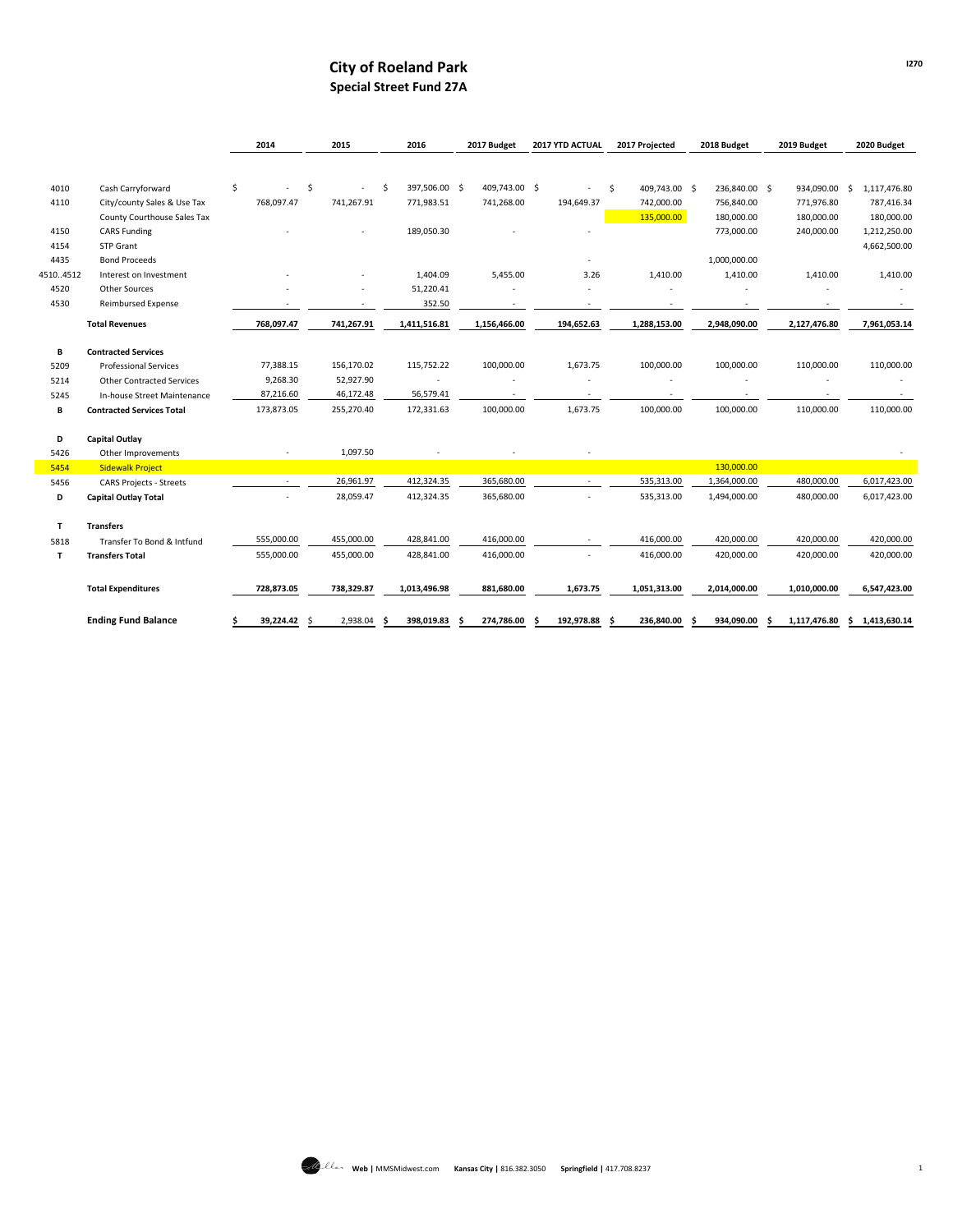# **City of Roeland Park Community Center Fund 27C**

|              |                                  |    |                  |                          |    |            |     |                          | <b>2017 YTD</b> |                     |    |             |    |             |     |             |
|--------------|----------------------------------|----|------------------|--------------------------|----|------------|-----|--------------------------|-----------------|---------------------|----|-------------|----|-------------|-----|-------------|
|              |                                  |    | 2014             | 2015                     |    | 2016       |     | 2017 Budget              | <b>ACTUAL</b>   | 2017 Projected      |    | 2018 Budget |    | 2019 Budget |     | 2020 Budget |
| 4010         | Cash Carryforward                | \$ |                  | \$                       | \$ |            | Ś   | 351,253.00 \$            |                 | \$<br>351,253.00 \$ |    | 409,583.00  | \$ | 463,719.60  | -\$ | 527,036.93  |
| 4110         | City/County Sales & Use Tax      |    | 192,024.30       | 185,316.99               |    | 192,995.89 |     | 185,317.00               | 48,662.35       | 185,330.00          |    | 189,036.60  |    | 192,817.33  |     | 196,673.68  |
| 4511         | Interest on Invested Assets      |    |                  |                          |    |            |     |                          | 364.97          |                     |    |             |    |             |     |             |
| 4850         | Transfer from Equipment Reserve  |    | $\sim$           | 171,478.10               |    |            |     |                          | $\sim$          |                     |    |             |    |             |     |             |
|              | <b>Total Revenues</b>            |    | 192,024.30       | 356,795.09               |    | 192,995.89 |     | 536,570.00               | 49,027.32       | 536,583.00          |    | 598,619.60  |    | 656,536.93  |     | 723,710.61  |
| В            | <b>Contracted Services</b>       |    |                  |                          |    |            |     |                          |                 |                     |    |             |    |             |     |             |
| 5210         | Maintenace And Repair Building   |    | 12,724.49        | 31,832.63                |    | 12,876.83  |     | 15,000.00                | 4,090.09        | 15,000.00           |    | 15,000.00   |    | 15,000.00   |     | 15,000.00   |
| 5211         | Maintenace & Repair Equipment    |    | 2,258.58         | 8,103.91                 |    | 5,956.37   |     | 7,500.00                 |                 | 7,000.00            |    | 7,000.00    |    | 7,000.00    |     | 7,000.00    |
| 5214         | <b>Other Contracted Services</b> |    | 261.00           | $\sim$                   |    |            |     | ×.                       |                 |                     |    |             |    |             |     |             |
| 5250         | Insurance & Surety Bonds         |    | 3,877.00         | 3,877.00                 |    | 3,914.46   |     | 5,000.00                 |                 |                     |    |             |    |             |     |             |
| 5255         | JoCo HR                          |    | 75,030.00        | 75,000.00                |    | 75,000.00  |     | 80,000.00                | 41,500.00       | 80,000.00           |    | 82,000.00   |    | 82,000.00   |     | 82,000.00   |
| 5257         | <b>Property Tax Payments</b>     |    | 141.26           | 149.49                   |    | 155.99     |     | $\overline{\phantom{a}}$ |                 |                     |    |             |    |             |     |             |
| 5262         | Grounds Maintenance              |    | $\sim$           | 539.78                   |    | $\sim$     |     | 2,500.00                 |                 | 2,500.00            |    | 2,500.00    |    | 2,500.00    |     | 2,500.00    |
| 5264         | Grounds Improvements             |    | 4,047.60         | $\overline{\phantom{a}}$ |    | 608.33     |     | 4,000.00                 |                 | 4,000.00            |    | 4,000.00    |    | 4,000.00    |     | 4,000.00    |
| В            | <b>Contracted Services Total</b> |    | 98,339.93        | 119,502.81               |    | 98,511.98  |     | 114,000.00               | 45,590.09       | 108,500.00          |    | 110,500.00  |    | 110,500.00  |     | 110,500.00  |
| D            | <b>Capital Outlay</b>            |    |                  |                          |    |            |     |                          |                 |                     |    |             |    |             |     |             |
| 5425         | Other Capital Outlay             |    | $\sim$           | 45,011.50                |    | $\sim$     |     | 3,200.00                 | 3,496.50        | 18,500.00           |    | 24,400.00   |    | 19,000.00   |     | 25,500.00   |
| D            | <b>Capital Outlay Total</b>      |    |                  | 45,011.50                |    |            |     | 3,200.00                 | 3,496.50        | 18,500.00           |    | 24,400.00   |    | 19,000.00   |     | 25,500.00   |
| $\mathbf{T}$ | <b>Transfers</b>                 |    |                  |                          |    |            |     |                          |                 |                     |    |             |    |             |     |             |
| 5825         | Transfer to Equip Reserve Fund   |    | 111,997.96       |                          |    |            |     |                          |                 |                     |    |             |    |             |     |             |
| T            | <b>Transfers Total</b>           |    | 111,997.96       |                          |    |            |     |                          |                 |                     |    |             |    |             |     |             |
|              | <b>Total Expenditures</b>        |    | 210,337.89       | 164,514.31               |    | 98,511.98  |     | 117,200.00               | 49.086.59       | 127,000.00          |    | 134,900.00  |    | 129,500.00  |     | 136,000.00  |
|              | <b>Ending Fund Balance</b>       | Ś  | $(18,313.59)$ \$ | 192,280.78               | Ŝ. | 94,483.91  | - Ś | 419,370.00 \$            | $(59.27)$ \$    | 409,583.00          | -Ś | 463,719.60  | Ŝ. | 527,036.93  | \$  | 587,710.61  |

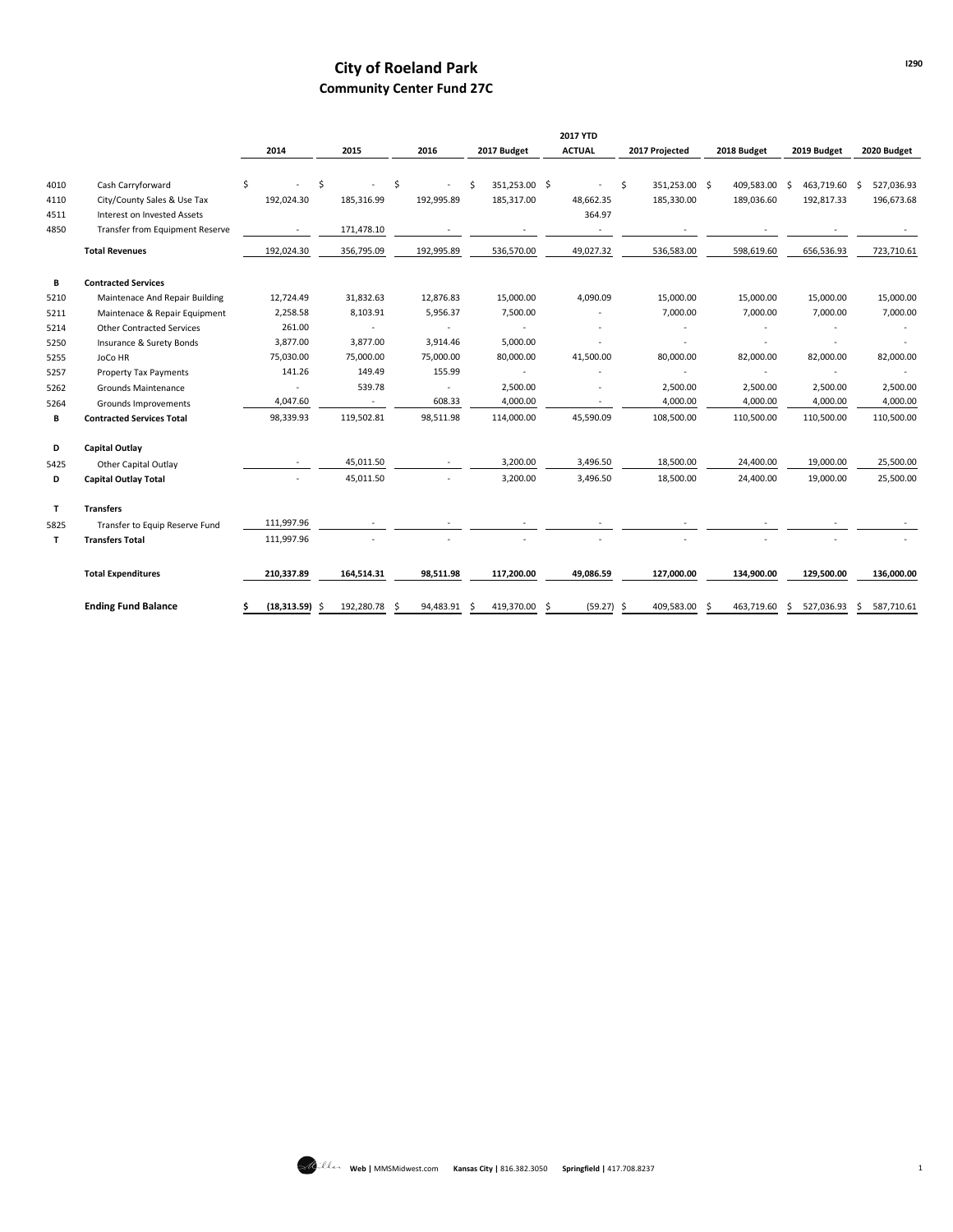## **City of Roeland Park Special Infrastructure 27D Fund For the Period Ended 3/31/2017**

|      |                                       |                          |                         |              |                     | <b>2017 YTD</b> |                     |                    |                 |                  |
|------|---------------------------------------|--------------------------|-------------------------|--------------|---------------------|-----------------|---------------------|--------------------|-----------------|------------------|
|      |                                       | 2014                     | 2015                    | 2016         | 2017 Budget         | <b>ACTUAL</b>   | 2017 Projected      | 2018 Budget        | 2019 Budget     | 2020 Budget      |
|      |                                       |                          |                         |              |                     |                 |                     |                    |                 |                  |
| 4010 | Cash Carryforward<br>\$               |                          | \$<br>S                 |              | 194,022.00 \$<br>\$ |                 | 194,022.00 \$<br>\$ | 194,722.00 \$      | 1,079,836       | 569,512.28<br>Ŝ. |
| 4110 | City/county Sales & Use Tax           | 384,050.44               | 370,633.96              | 385,991.75   | 370,634.00          | 97,324.69       | 370,700.00          | 378,114.00         | 385,676.28      | 393,389.81       |
| 4155 | <b>CDBG Grant</b>                     |                          |                         |              |                     |                 |                     | 200,000.00         |                 |                  |
| 4161 | Grants/Donations - Private            |                          |                         |              | 20,000.00           |                 | 20,000.00           | 28,000.00          |                 | 50,000.00        |
| 4435 | <b>Bond Proceeds</b>                  |                          |                         |              |                     |                 |                     | 1,000,000.00       |                 |                  |
| 4790 | <b>Reimbursed Expenses</b>            |                          |                         | 4,242.00     |                     |                 |                     |                    |                 |                  |
|      | <b>Total Revenues</b>                 | 384,050                  | 370,634                 | 390,234      | 584,656             | 97,325          | 584,722             | 1,800,836          | 1,465,512       | 1,012,902        |
| В    | <b>Contracted Services</b>            |                          |                         |              |                     |                 |                     |                    |                 |                  |
| 5209 | <b>Professional Services</b>          |                          | 11,846.79               | 27,382.94    | 40,000.00           | 9,747.95        | 40,000.00           | 60,000.00          | 40,000.00       | 40,000.00        |
| 5211 | Maintenace & Repair Equipment         | 2,500.00                 |                         |              |                     |                 |                     |                    | $\blacksquare$  |                  |
| 5221 | Maintenance Streets-contract          | $\overline{\phantom{a}}$ | 249,981.89              | 233,010.91   | $\sim$              | (349.59)        | $\bar{a}$           | 430,000.00         | 700,000.00      | 115,000.00       |
| 5246 | In-House & Contract Street Mainte     | (62, 429.56)             | 2,340.00                | $\sim$       | 115,000.00          | 1,062.40        | 115,000.00          | 115,000.00         | 116,000.00      | 117,000.00       |
| В    | <b>Contracted Services Total</b>      | (59, 929.56)             | 264,168.68              | 260,393.85   | 155,000.00          | 10,460.76       | 155,000.00          | 605,000.00         | 856,000.00      | 272,000.00       |
| D    | <b>Capital Outlay</b>                 |                          |                         |              |                     |                 |                     |                    |                 |                  |
| 5469 | Stormwater Maintenance                | 204,770.35               |                         | 187.50       | 20,000.00           |                 | 65,000.00           | 20,000.00          | 20,000.00       | 127,100.00       |
| 5470 | Park Maint/Infrastructure             |                          | 4,753.95                | 103,145.71   | 170,000.00          | 1,320.00        | 170,000.00          | 96,000.00          | 20,000.00       | 171,000.00       |
| D    | <b>Capital Outlay</b>                 | 204,770.35               | 4,753.95                | 103,333.21   | 190,000.00          | 1,320.00        | 235,000.00          | 116,000.00         | 40,000.00       | 298,100.00       |
| Ν    | <b>Non-Appropriation Expenditures</b> |                          |                         |              |                     |                 |                     |                    |                 |                  |
| 5750 | Contingency                           | 23,143.10                |                         |              |                     |                 |                     |                    |                 |                  |
| N    | <b>Non-Appropriation Expenditures</b> | 23,143.10                |                         |              |                     |                 |                     |                    |                 |                  |
| Τ    | <b>Transfers</b>                      |                          |                         |              |                     |                 |                     |                    |                 |                  |
| 5802 | Transfer to General Fund              | 210,465.00               |                         | 125,000.00   |                     |                 |                     |                    |                 |                  |
| 5826 | Transfer to Capital Projects Fund     |                          |                         |              |                     |                 |                     |                    |                 |                  |
| T    | <b>Transfers Total</b>                | 210,465.00               |                         | 125,000.00   |                     |                 |                     |                    |                 |                  |
|      | <b>Total Expenditures</b>             | 378,448.89               | 268,922.63              | 488,727.06   | 345,000.00          | 11,780.76       | 390,000.00          | 721,000.00         | 896,000.00      | 570,100.00       |
|      | <b>Ending Fund Balance</b><br>S       | 5,601.55                 | 101,711.33<br>S.<br>\$. | (98, 493.31) | 239,656.00<br>-S    | 85,543.93<br>Ŝ  | 194,722.00<br>-S    | 1,079,836.00<br>\$ | 569,512.28<br>Ś | 442,802.09<br>\$ |

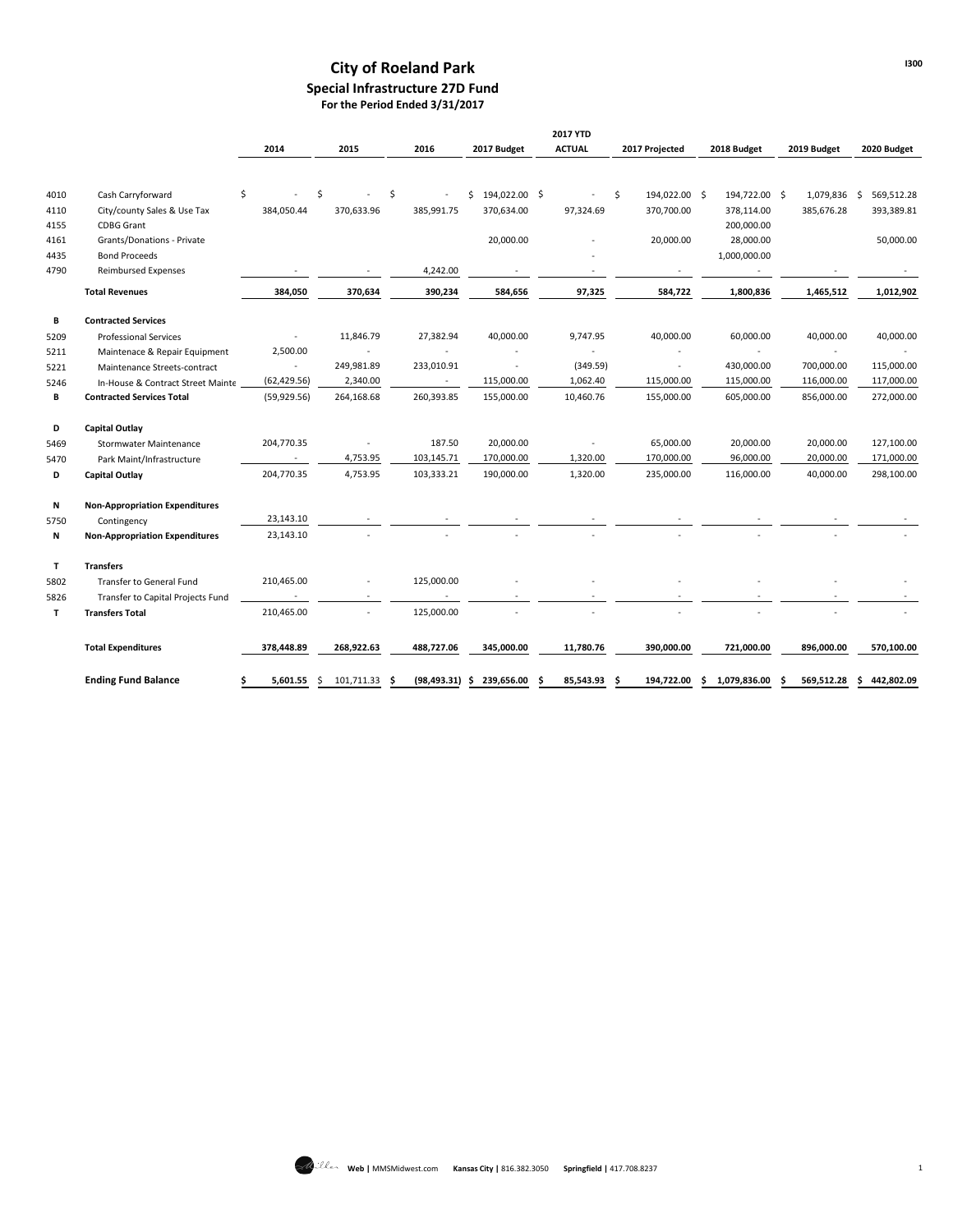### **City of Roeland Park Equipment & Bldg Reserve Fund For the Period Ended 3/31/2017**

|      |                                            | 2014              | 2015        | 2016             | 2017 Budget              | 2017 YTD ACTUAL  | 2017 Projected     | 2018 Budget        | 2019 Budget | 2020 Budget              |
|------|--------------------------------------------|-------------------|-------------|------------------|--------------------------|------------------|--------------------|--------------------|-------------|--------------------------|
|      |                                            |                   |             |                  |                          |                  |                    |                    |             |                          |
| 4010 | Cash Carryforward                          | \$                | \$          | \$               | 310,307.00 \$<br>.\$     |                  | Ś<br>310,307.00 \$ | 246,306.00         | S.          | 276,305.00 \$ 276,305.00 |
|      | Revenue from sale of Rocks                 |                   |             |                  |                          |                  |                    | \$<br>1,000,000.00 |             |                          |
| 4772 | Leaf Program Reimbursement                 | 1,951.92          | 2,238.60    |                  |                          |                  |                    | ٠                  |             |                          |
| 4840 | Transfer From General Fund                 | 213,999.96        | 235,715.00  | 269,351.00       | 75,460.00                |                  | 142,960.00         | 82,951.00          | 49,888.00   | 331,907.00               |
| 4841 | <b>Transfer from PD/GF</b>                 |                   |             |                  |                          |                  | 3,500.00           | 24,000.00          | 22,320.00   | 24,242.00                |
| 4842 | <b>Transfer from Public Works/ GF</b>      | $\sim$            | 32,152.00   | $\sim$           | $\overline{\phantom{a}}$ |                  | 12,500.00          | 123,500.00         | 216,000.00  | 43,000.00                |
| 4860 | Transfer from Special Highway              | 120,623.96        | 72,588.00   | 57,970.00        | 57,970.00                |                  | 57,970.00          | 57,970.00          |             |                          |
| 4870 | <b>Transfer from Community Center</b>      | 111,997.96        | $\sim$      |                  |                          |                  | $\sim$             |                    |             |                          |
|      | <b>Total Revenues</b>                      | 448,573.80        | 342,693.60  | 327,321.00       | 443,737.00               |                  | 527,237.00         | 1,534,727.00       | 564,513.00  | 675,454.00               |
|      |                                            |                   |             |                  |                          |                  |                    |                    |             |                          |
| c    | <b>Commodities</b>                         |                   |             |                  |                          |                  |                    |                    |             |                          |
| 5315 | Machinery & Auto Equipment                 | 91,765.00         | 71,495.73   | 223,514.38       | 14,001.00                |                  | 30,002.01          | 117,502.00         | 238,320.00  | 67,242.00                |
| c    | <b>Commodities Total</b>                   | 91,765.00         | 71,495.73   | 223,514.38       | 14,001.00                |                  | 30,002.01          | 117,502.00         | 238,320.00  | 67,242.00                |
| D    | <b>Capital Outlay</b>                      |                   |             |                  |                          |                  |                    |                    |             |                          |
| 5442 | <b>Building Expense</b>                    | 202,534.84        | 33,607.64   | 99,636.00        | 13,000.00                | 76,848.65        | 144,500            | 1,054,011.00       | 19,500.00   | 300,000.00               |
| D    | <b>Capital Outlay Total</b>                | 202,534.84        | 33,607.64   | 99,636.00        | 13,000.00                | 76,848.65        | 144,500            | 1,054,011.00       | 19,500.00   | 300,000.00               |
| E    | <b>Debt Service</b>                        |                   |             |                  |                          |                  |                    |                    |             |                          |
| 5619 | L/P - Principal                            | 49,102.45         | 6,936.03    | 52,743.79        | 54,532.00                |                  | 54,532             | 56,369             |             |                          |
| 5620 | L/P - Interest                             | 8,866.85          | 51,033.27   | 5,225.51         | 3,437.00                 |                  | 3,437              | 1,600              |             |                          |
| E    | <b>Debt Service Total</b>                  | 57,969.30         | 57,969.30   | 57,969.30        | 57,969.00                |                  | 57,969             | 57,969.00          |             |                          |
| N    | <b>Non-Appropriation Expenditues</b>       |                   |             |                  |                          |                  |                    |                    |             |                          |
| 5704 | Future CIP - Police                        |                   |             |                  | 22,394.00                |                  |                    |                    |             |                          |
| 5705 | Future CIP - PW                            |                   |             |                  | 15,349.00                |                  |                    |                    |             |                          |
| 5707 | <b>Future CIP - Building Reserve</b>       | ÷                 | ÷           |                  |                          | ÷                | 48,460             | 28,940.00          | 30,388.00   | 31,907.00                |
| N    | <b>Non-Appropriation Expenditues Total</b> |                   |             |                  | 37,743.00                |                  | 48,460             | 28,940.00          | 30,388.00   | 31,907.00                |
| T    | <b>Transfers</b>                           |                   |             |                  |                          |                  |                    |                    |             |                          |
| 5801 | <b>Transfer of Funds</b>                   |                   | 171,478.10  |                  |                          |                  |                    |                    |             |                          |
| T    | <b>Transfers Total</b>                     |                   | 171,478.10  |                  |                          |                  |                    |                    |             |                          |
|      | <b>Total Expenditures</b>                  | 352,269.14        | 334,550.77  | 381,119.68       | 122,713.00               | 76,848.65        | 280,931.00         | 1,258,422.00       | 288,208.00  | 399,149.00               |
|      |                                            |                   |             |                  |                          |                  |                    |                    |             |                          |
|      | <b>Ending Fund Balance</b>                 | 96,304.66 \$<br>Ś | 8,142.83 \$ | $(53,798.68)$ \$ | 321,024.00 \$            | $(76,848.65)$ \$ | 246,306.00 \$      | 276,305.00         | \$          | 276,305.00 \$ 276,305.00 |

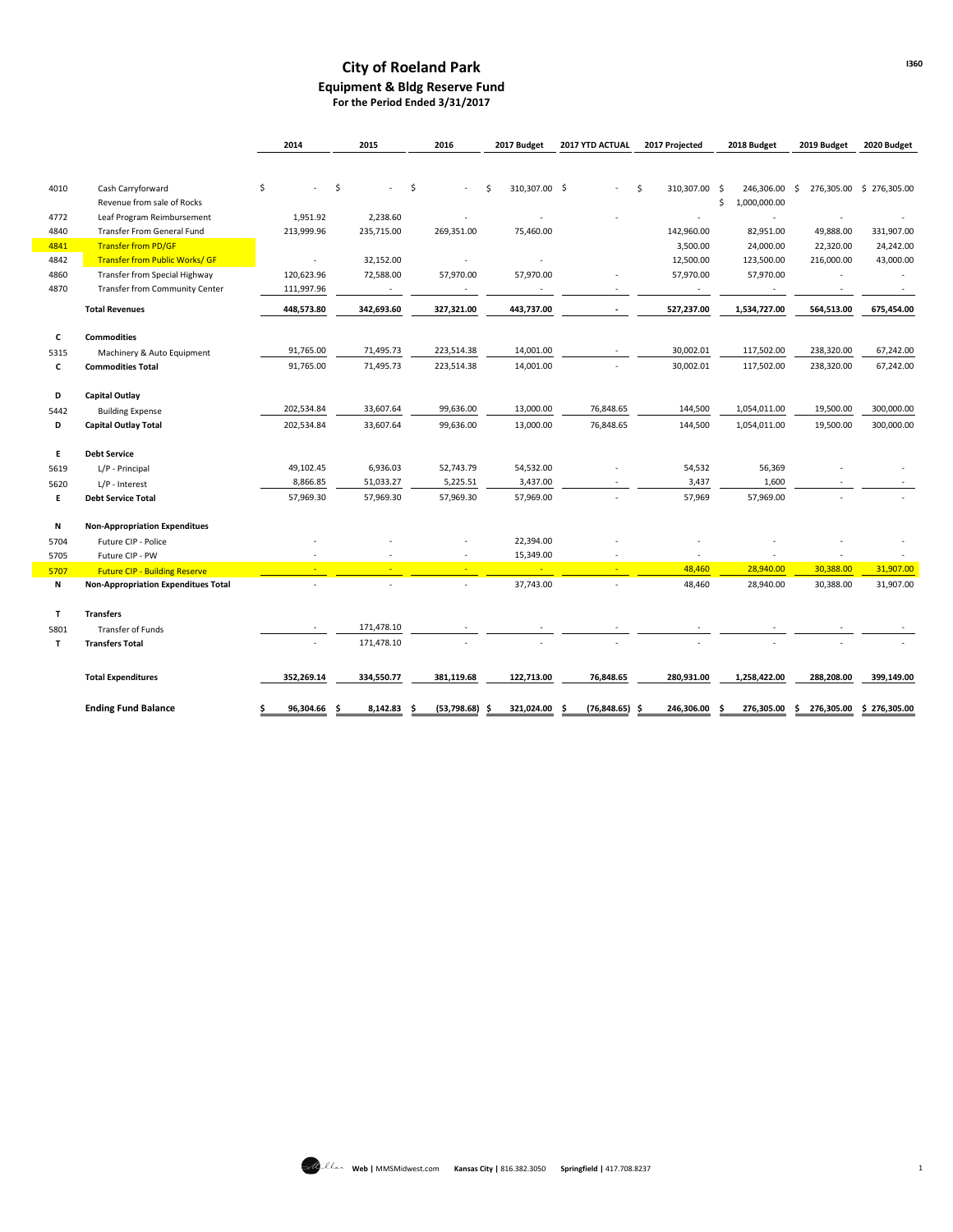### **City of Roeland Park TIF 1A/B Fund- Bella Roe/Walmart For the Period Ended 3/31/2017**

|      |                                             | 2014       |                    | 2015          |     | 2016       | 2017 Budget      | 2017 YTD ACTUAL          |     | 2017 Projected  |    | 2018 Budget   | 2019 Budget    |     | 2020 Budget    |
|------|---------------------------------------------|------------|--------------------|---------------|-----|------------|------------------|--------------------------|-----|-----------------|----|---------------|----------------|-----|----------------|
|      | <b>Revenues</b>                             |            |                    |               |     |            |                  |                          |     |                 |    |               |                |     |                |
| 4010 | Cash Carryforward                           | \$         | $\ddot{\varsigma}$ | $\sim$        | -\$ | $\sim$     | \$1,038,280.00\$ | $\sim$                   | \$  | 1,038,280.00 \$ |    | 814,288.00 \$ | 957,072.08     | - Ś | 2,003,641.32   |
| 4510 | Interest on Investment                      | 17,675.05  |                    | 17,495.87     |     | 16,794.44  | 17,496.00        | 8,571.28                 |     | 17,500.00       |    | 17,500.00     | 17,500.00      |     | 17,500.00      |
| 4730 | Tax Increment Income                        | 111,263.70 |                    | 257,256.77    |     | 274,746.53 | 300,000.00       | 202,061.90               |     | 404,123.00      |    | 412,205.46    | 420,449.57     |     | 428,858.56     |
| 4735 | Tax Increment Income IB                     | 312,418.82 |                    | 244,438.13    |     | 291,080.76 | 428,000.00       | 294,298.56               |     | 588,581.00      |    | 600,352.62    | 612,359.67     |     | 624,606.87     |
| 4786 | TIF-Bella Roe/Walmart                       | $\sim$     |                    | $\sim$        |     | $\sim$     | $\sim$           | $\sim$                   |     | $\sim$          |    | $\sim$        | $\sim$         |     | $\sim$         |
|      | <b>Total Revenues</b>                       | 441,357.57 |                    | 519,190.77    |     | 582,621.73 | 1,783,776.00     | 504,931.74               |     | 2,048,484.00    |    | 1,844,346.08  | 2,007,381.32   |     | 3,074,606.75   |
|      | <b>Expenditures</b>                         |            |                    |               |     |            |                  |                          |     |                 |    |               |                |     |                |
| В    | <b>Contracted Services</b>                  |            |                    |               |     |            |                  |                          |     |                 |    |               |                |     |                |
| 5209 | <b>Professional Services</b>                | 2,640.00   |                    | 1,420.00      |     | 2,070.00   |                  |                          |     | 1,100.00        |    | 1,100.00      | 1,100.00       |     | 1,100.00       |
| 5214 | <b>Other Contracted Services</b>            | 1,400.00   |                    | 2,406.00      |     | 1,656.00   | 2,000.00         | 1,320.00                 |     | 2,640.00        |    | 2,640.00      | 2,640.00       |     | 2,640.00       |
| В    | <b>Contracted Services Total</b>            | 4,040.00   |                    | 3,826.00      |     | 3,726.00   | 2,000.00         | 1,320.00                 |     | 3,740.00        |    | 3,740.00      | 3,740.00       |     | 3,740.00       |
| D    | <b>Capital Outlay</b>                       |            |                    |               |     |            |                  |                          |     |                 |    |               |                |     |                |
| 5454 | <b>CARS Projects</b>                        |            |                    |               |     |            |                  |                          |     |                 |    |               |                |     | 1,107,577.00   |
| D    | <b>Capital Outlay</b>                       |            |                    |               |     |            |                  |                          |     |                 |    |               |                |     | 1,107,577.00   |
| E    | <b>Debt Service</b>                         |            |                    |               |     |            |                  |                          |     |                 |    |               |                |     |                |
| 5601 | <b>Bond Principal</b>                       | 220,000.00 |                    | 1,010,000.00  |     | 250,000.00 | 270,000.00       | $\overline{\phantom{a}}$ |     | 1,120,000.00    |    | 860,000.00    |                |     |                |
| 5602 | <b>Bond Interest</b>                        | 191,168.76 |                    | 180,168.76    |     | 123,893.76 | 110,456.00       | 55,228.13                |     | 110,456.00      |    | 23,534.00     |                |     |                |
| 5612 | Debt Service - Bond Issue                   | $\sim$     |                    | $\sim$        |     | $\sim$     | $\sim$           | $\sim$                   |     | $\sim$          |    | $\sim$        |                |     |                |
| E    | <b>Debt Service Total</b>                   | 411,168.76 |                    | 1,190,168.76  |     | 373,893.76 | 380,456.00       | 55,228.13                |     | 1,230,456.00    |    | 883,534.00    |                |     |                |
| N    | <b>Non-Appropriation Expenditures</b>       |            |                    |               |     |            |                  |                          |     |                 |    |               |                |     |                |
| 5750 | Contingency                                 |            |                    |               |     |            |                  |                          |     |                 |    |               |                |     |                |
| N    | <b>Non-Appropriation Expenditures Total</b> |            |                    |               |     |            |                  |                          |     |                 |    |               |                |     |                |
|      | <b>Total Expenditures</b>                   | 415,208.76 |                    | 1,193,994.76  |     | 377,619.76 | 382,456.00       | 56,548.13                |     | 1,234,196.00    |    | 887,274.00    | 3,740.00       |     | 1,111,317.00   |
|      | <b>Ending Fund Balance</b>                  | 26,148.81  |                    | (674, 803.99) | .s  | 205,001.97 | \$1,401,320.00   | 448,383.61               | - Ś | 814,288.00      | .s | 957,072.08    | \$2,003,641.32 |     | \$1,963,289.75 |

**I370**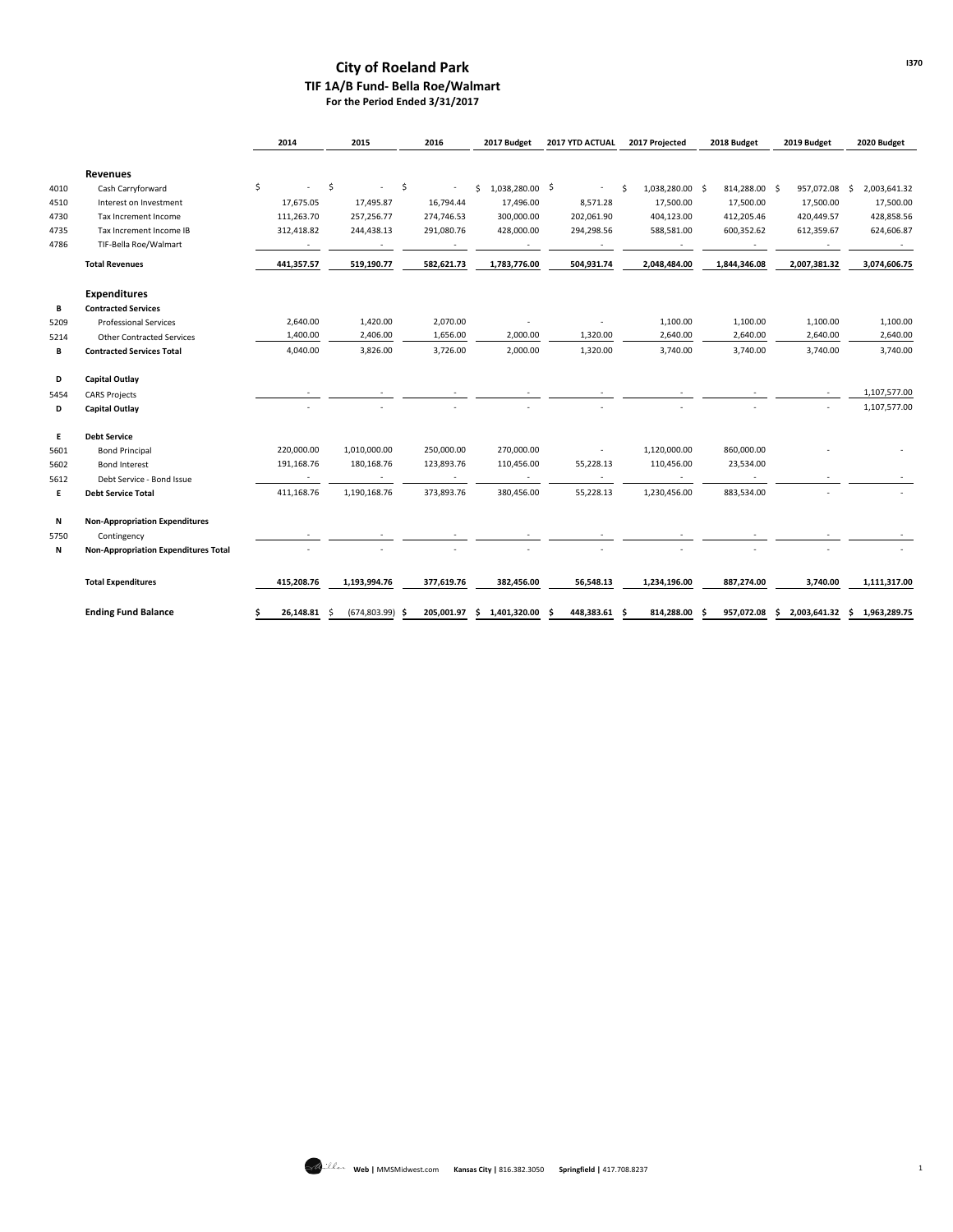### **City of Roeland Park TDD#1 Fund- Price Chopper For the Period Ended 3/31/2017**

|      |                                  | 2014                    | 2015                     | 2016                           | 2017 Budget              | <b>2017 YTD ACTUAL</b>   | 2017 Projected     | 2018 Budget        | 2019 Budget        | 2020 Budget   |
|------|----------------------------------|-------------------------|--------------------------|--------------------------------|--------------------------|--------------------------|--------------------|--------------------|--------------------|---------------|
| 4010 | Cash Carryforward                | \$                      | \$<br>$\sim$             | \$<br>$\overline{\phantom{a}}$ | Ś.<br>$(107, 318.00)$ \$ | ٠                        | Ŝ.                 | $(107, 318.00)$ \$ | $(107, 318.00)$ \$ |               |
|      |                                  |                         |                          |                                |                          |                          | $(107,318.00)$ \$  |                    |                    | (107, 318.00) |
| 4110 | City/county Sales & Use Tax      | 279,680.99              | 270,345.88               | 267,991.01                     | 270,346.00               | 68,340.82                | 270,000.00         | 275,400.00         | 280,908.00         | 286,526.16    |
| 4510 | Interest on Investment           | 16.19                   | 5.47                     | 9.70                           |                          | 0.93                     |                    |                    |                    |               |
|      | <b>Total Revenues</b>            | 279,697.18              | 270,351.35               | 268,000.71                     | 163,028.00               | 68,341.75                | 162,682.00         | 168,082.00         | 173,590.00         | 179,208.16    |
| B    | <b>Contracted Services</b>       |                         |                          |                                |                          |                          |                    |                    |                    |               |
| 5209 | <b>Professional Services</b>     | 400.00                  |                          |                                |                          |                          |                    |                    |                    |               |
| 5214 | <b>Other Contracted Services</b> | 6,500.00                | 3,379.33                 | 6,427.21                       | 5,800.00                 | 1,359.99                 | 6,500.00           | 6,500.00           | 6,500.00           | 6,500.00      |
| 5281 | Project Expense                  | $\sim$                  | $\overline{\phantom{a}}$ | $\sim$                         | $\sim$                   | $\overline{\phantom{a}}$ | $\sim$             | ٠                  |                    | $\sim$        |
| В    | <b>Contracted Services Total</b> | 6,900.00                | 3,379.33                 | 6,427.21                       | 5,800.00                 | 1,359.99                 | 6,500.00           | 6,500.00           | 6,500.00           | 6,500.00      |
| E    | <b>Debt Service</b>              |                         |                          |                                |                          |                          |                    |                    |                    |               |
| 5601 | <b>Bond Principal</b>            | 180,000.00              | 160,000.00               | 21,427.40                      |                          |                          |                    |                    |                    |               |
| 5602 | <b>Bond Interest</b>             | 194,868.73              | 185,606.26               | 259,572.61                     | 264,546.00               |                          | 263,500.00         | 268,900.00         | 274,408.00         | 280,026.16    |
| E    | <b>Debt Service Total</b>        | 374,868.73              | 345,606.26               | 281,000.01                     | 264,546.00               |                          | 263,500.00         | 268.900.00         | 274,408.00         | 280,026.16    |
|      | <b>Total Expenditures</b>        | 381,768.73              | 348,985.59               | 287,427.22                     | 270,346.00               | 1,359.99                 | 270,000.00         | 275,400.00         | 280,908.00         | 286,526.16    |
|      | <b>Ending Fund Balance</b>       | $(102,071.55)$ \$<br>Ś. | $(78, 634.24)$ \$        | $(19, 426.51)$ \$              | $(107, 318.00)$ \$       | 66,981.76 \$             | $(107, 318.00)$ \$ | $(107,318.00)$ \$  | $(107,318.00)$ \$  | (107, 318.00) |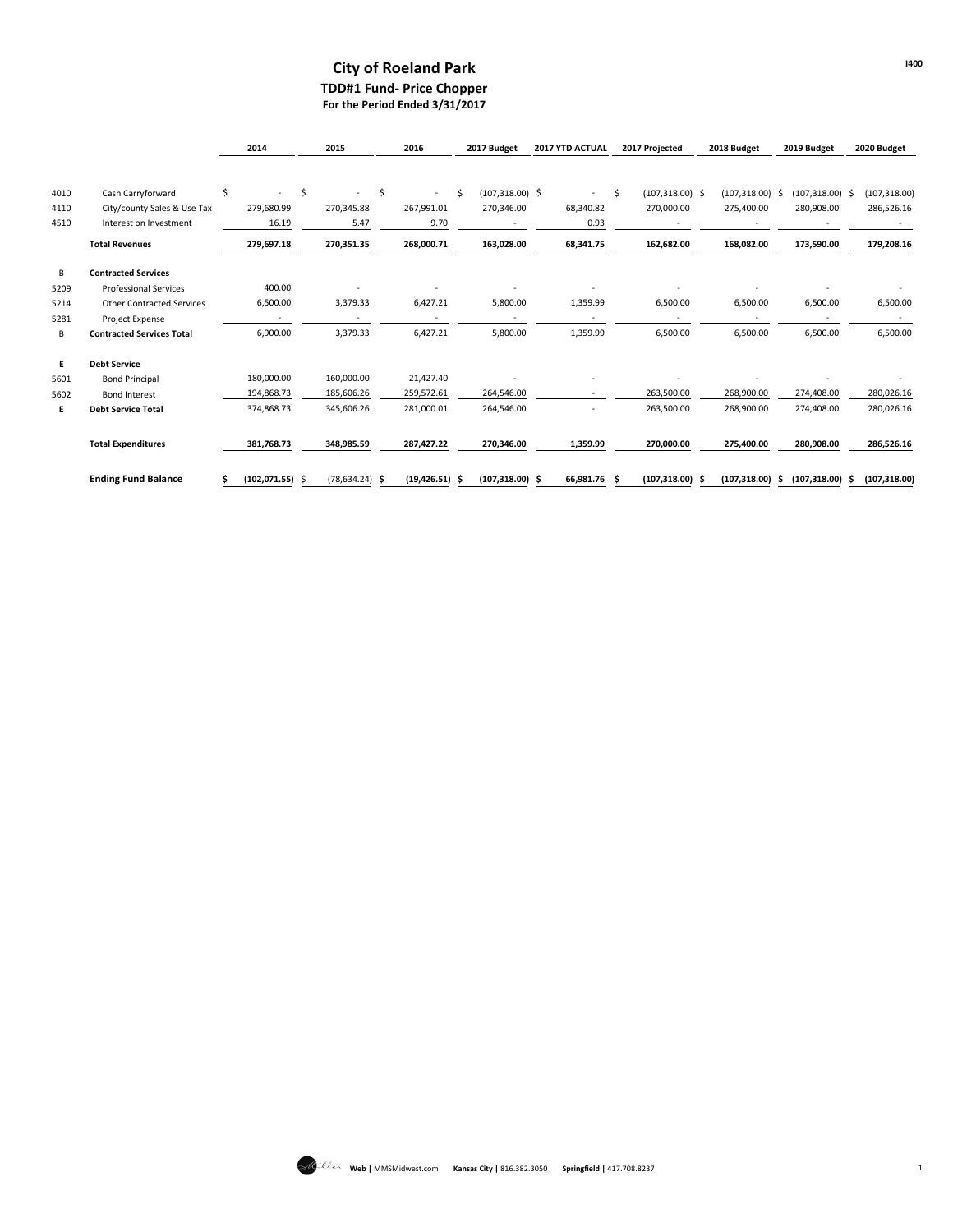### **City of Roeland Park TDD#2 Fund- Lowes For the Period Ended 3/31/2017**

|      |                                  | 2014                     |      | 2015                     |     | 2016            | 2017 Budget              | <b>2017 YTD ACTUAL</b>   |    | 2017 Projected     | 2018 Budget        | 2019 Budget              | 2020 Budget   |
|------|----------------------------------|--------------------------|------|--------------------------|-----|-----------------|--------------------------|--------------------------|----|--------------------|--------------------|--------------------------|---------------|
|      |                                  |                          |      |                          |     |                 |                          |                          |    |                    |                    |                          |               |
| 4010 | Cash Carryforward                | \$                       | \$   | $\sim$                   | Ŝ.  | $\sim$          | \$<br>$(941, 727.00)$ \$ | $\sim$                   | Ŝ. | $(941, 727.00)$ \$ | $(941, 727.00)$ \$ | $(941, 727.00)$ \$       | (941, 727.00) |
| 4110 | City/county Sales & Use Tax      | 126,772.75               |      | 131,501.80               |     | 135,775.90      | 131,501.00               | 31,573.08                |    | 136,000.00         | 138,720.00         | 141,494.40               | 144,324.29    |
| 4510 | Interest on Investment           |                          | 2.56 | 2.52                     |     | 4.70            |                          | 0.40                     |    |                    |                    |                          |               |
|      | <b>Total Revenues</b>            | 126,775.31               |      | 131,504.32               |     | 135,780.60      | (810, 226.00)            | 31,573.48                |    | (805, 727.00)      | (803,007.00)       | (800, 232.60)            | (797, 402.71) |
| В    | <b>Contracted Services</b>       |                          |      |                          |     |                 |                          |                          |    |                    |                    |                          |               |
| 5209 | <b>Professional Services</b>     | 400.00                   |      |                          |     |                 |                          |                          |    |                    |                    |                          |               |
| 5214 | <b>Other Contracted Services</b> | 3,457.50                 |      | 1,263.07                 |     | 3,380.19        | 5,000.00                 | 1,097.01                 |    | 5,000.00           | 5,000.00           | 5,000.00                 | 5,000.00      |
| 5254 | Miscellaneous Charges            | $\overline{\phantom{a}}$ |      | $\overline{\phantom{a}}$ |     | $\sim$          | $\sim$                   | $\overline{\phantom{a}}$ |    | ٠                  |                    | $\overline{\phantom{a}}$ | $\sim$        |
| В    | <b>Contracted Services Total</b> | 3,857.50                 |      | 1,263.07                 |     | 3,380.19        | 5,000.00                 | 1,097.01                 |    | 5,000.00           | 5,000.00           | 5,000.00                 | 5,000.00      |
| E    | <b>Debt Service</b>              |                          |      |                          |     |                 |                          |                          |    |                    |                    |                          |               |
| 5601 | <b>Bond Principal</b>            |                          | 0.23 |                          |     | 58,327.13       | 126,501.00               | -                        |    | 131,000.00         | 133,720.00         | 136,494.40               | 139,324.29    |
| 5602 | <b>Bond Interest</b>             | 3,707.77                 |      | 2,370.00                 |     | 81,672.87       |                          |                          |    |                    |                    |                          |               |
| Е    | <b>Debt Service Total</b>        | 3,708.00                 |      | 2,370.00                 |     | 140,000.00      | 126,501.00               | ٠                        |    | 131,000.00         | 133,720.00         | 136,494.40               | 139,324.29    |
|      | <b>Total Expenditures</b>        | 7,565.50                 |      | 3,633.07                 |     | 143,380.19      | 131,501.00               | 1,097.01                 |    | 136,000.00         | 138,720.00         | 141,494.40               | 144,324.29    |
|      | <b>Ending Fund Balance</b>       | 119,209.81<br>\$.        |      | 127,871.25               | - Ś | $(7,599.59)$ \$ | $(941, 727.00)$ \$       | 30,476.47 \$             |    | $(941, 727.00)$ \$ | $(941, 727.00)$ \$ | $(941, 727.00)$ \$       | (941, 727.00) |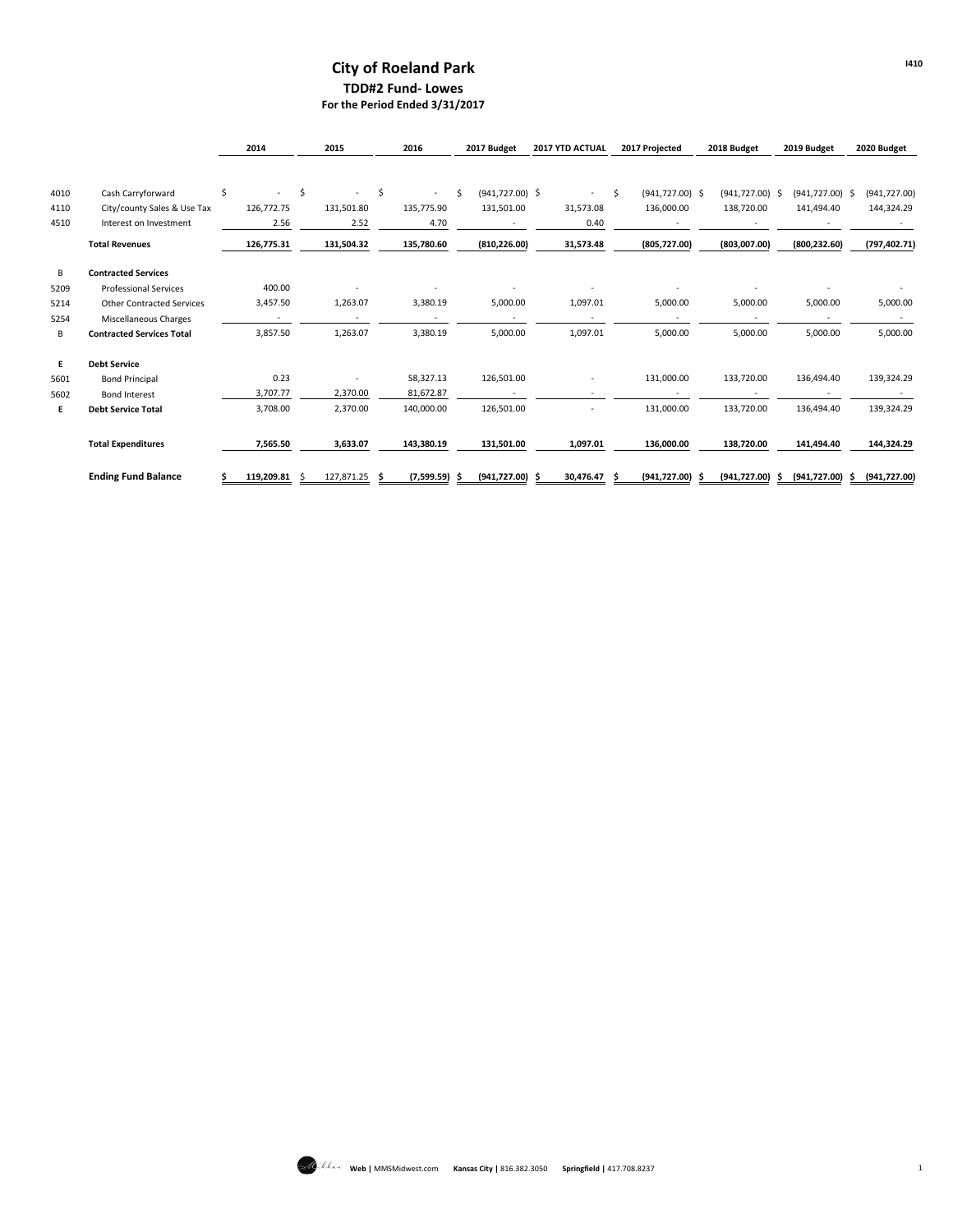## **City of Roeland Park CID #1 Fund- RP Shopping Center For the Period Ended 3/31/2017**

|          |                                       |            |            |     |                          |                    | 2017 YTD      |   |                |                       |               |    |              |
|----------|---------------------------------------|------------|------------|-----|--------------------------|--------------------|---------------|---|----------------|-----------------------|---------------|----|--------------|
|          |                                       | 2014       | 2015       |     | 2016                     | 2017 Budget        | <b>ACTUAL</b> |   | 2017 Projected | 2018 Budget           | 2019 Budget   |    | 2020 Budget  |
|          |                                       |            |            |     |                          |                    |               |   |                |                       |               |    |              |
| 4010     | Cash Carryforward                     | \$         | \$<br>٠    | \$  | $\overline{\phantom{a}}$ | $$1,764,485.00$ \$ | $\sim$        | Ś | 1,764,485.00   | 2,228,945.00 \$<br>S. | 473,525.00 \$ |    | 956,407.40   |
| 4110     | City/county Sales & Use Tax           | 455,549.86 | 446,113.52 |     | 456,436.52               | 446,114.00         | 119,920.99    |   | 456,000.00     | 465,120.00            | 474,422.40    |    | 483,910.85   |
| 45104512 | Interest on Investment                |            |            |     | 812.78                   | 10,910.00          | 2,903.07      |   | 8,460.00       | 8,460.00              | 8,460.00      |    | 8,460.00     |
|          | <b>Total Revenues</b>                 | 455,549.86 | 446,113.52 |     | 457,249.30               | 2,221,509.00       | 122,824.06    |   | 2,228,945.00   | 2,702,525.00          | 956,407.40    |    | 1,448,778.25 |
| в        | <b>Contracted Services</b>            |            |            |     |                          |                    |               |   |                |                       |               |    |              |
| 5209     | <b>Professional Services</b>          |            |            |     |                          |                    |               |   |                |                       |               |    |              |
| 5215     | City Attorney                         |            |            |     |                          |                    | 86.00         |   |                |                       |               |    |              |
| В        | <b>Contracted Services Total</b>      |            |            |     |                          |                    | 86.00         |   |                |                       |               |    |              |
| Ν        | <b>Non-Appropriation Expenditures</b> |            |            |     |                          |                    |               |   |                |                       |               |    |              |
| 5721     | CID #1 Expenses                       |            |            |     | $\sim$                   | 1,960,403.00       |               |   |                | 2,229,000.00          |               |    |              |
| Ν        | <b>Non-Appropriation Expenditures</b> |            |            |     | ٠                        | 1,960,403.00       |               |   | ٠              | 2,229,000.00          |               |    |              |
|          | <b>Total Expenditures</b>             |            |            |     |                          | 1,960,403.00       | 86.00         |   |                | 2,229,000.00          |               |    |              |
|          | <b>Ending Fund Balance</b>            | 455,549.86 | 446,113.52 | - Ś | 457,249.30               | 261,106.00         | 122,738.06    |   | 2,228,945.00   | 473,525.00            | 956,407.40    | Ŝ. | 1,448,778.25 |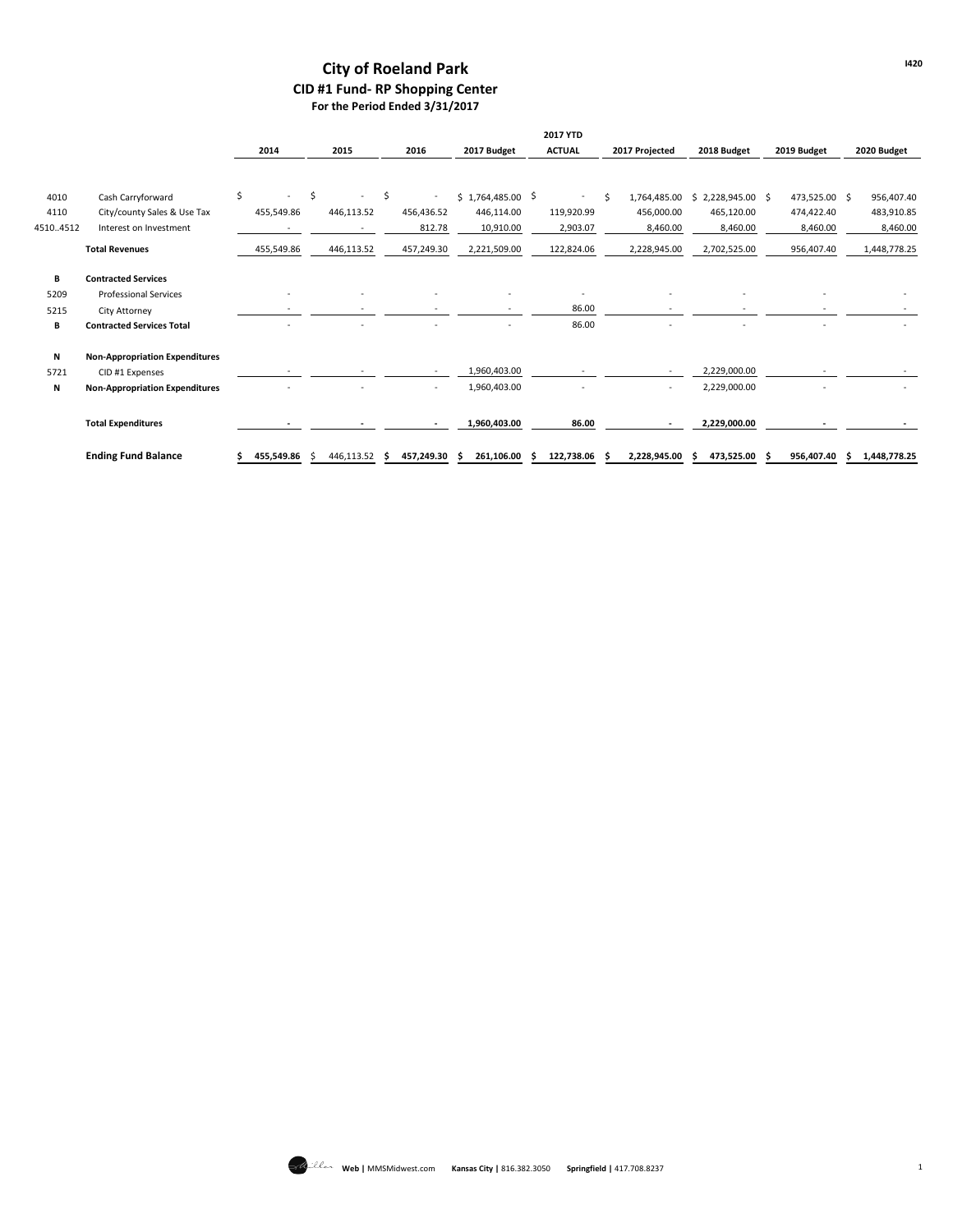#### **City of Roeland Park TIF 2A/D Fund- McDonalds / City Hall For the Period Ended 3/31/2017**

|          |                                  | 2014       | 2015              | 2016                | 2017 Budget        | 2017 YTD ACTUAL          | 2017 Projected      | 2018 Budget  | 2019 Budget              | 2020 Budget     |
|----------|----------------------------------|------------|-------------------|---------------------|--------------------|--------------------------|---------------------|--------------|--------------------------|-----------------|
|          |                                  |            |                   |                     |                    |                          |                     |              |                          |                 |
|          |                                  |            |                   |                     |                    |                          |                     |              |                          |                 |
| 4010     | Cash Carryforward                | \$         | \$                | \$                  | 284,447.00 \$<br>Ŝ | $\overline{\phantom{a}}$ | Ŝ.<br>284,447.00 \$ | 697.00 \$    | 788.40 \$                | 123.93          |
| 45104512 | Interest on Investment           |            |                   | 505.07              |                    | 605.52                   | 940.00              | 1,000.00     | 1,000.00                 | 1,000.00        |
|          | Loan from General Fund           |            |                   |                     |                    |                          | 27,000.00           | 85,000.00    | 79,000.00                |                 |
| 4730     | Tax Increment Income             | 375,808.61 | 278,998.28        | 310,233.18          | 306,000.00         | 130,236.11               | 331,820.00          | 338,456.40   | 345,225.53               | 352,130.04      |
|          | <b>Total Revenues</b>            | 375,808.61 | 278,998.28        | 310,738.25          | 590,447.00         | 130,841.63               | 644,207.00          | 425,153.40   | 426,013.93               | 353,253.97      |
| в        | <b>Contracted Services</b>       |            |                   |                     |                    |                          |                     |              |                          |                 |
| 5209     | <b>Professional Services</b>     |            | 484.83            | 20,554.61           |                    |                          | 5,000.00            | 5,000.00     | 5,000.00                 | 5,000.00        |
| 5214     | <b>Other Contracted Services</b> | 1,000.00   | 1,564.75          | 3,394.80            | 3,000.00           |                          | 3,000.00            | 3,000.00     | 3,000.00                 | 3,000.00        |
| 5257     | <b>Property Tax Payments</b>     | 9,383.02   | $\sim$            | $\sim$              | $\sim$             | ٠                        | $\sim$              | $\sim$       | $\sim$                   | $\sim$          |
| В        | <b>Contracted Services</b>       | 10,383.02  | 2,049.58          | 23,949.41           | 3,000.00           | ٠                        | 8,000.00            | 8,000.00     | 8,000.00                 | 8,000.00        |
| D        | <b>Capital Outlay</b>            |            |                   |                     |                    |                          |                     |              |                          |                 |
| 5439     | Stormwater Maintenance           |            |                   | 161,561.26          |                    |                          |                     |              |                          |                 |
| 5443     | Skateboard Park Maintenance      |            | 131,524.60        |                     |                    |                          |                     |              |                          |                 |
| 5444     | ADA Improvements                 |            |                   |                     |                    | 12,024.00                |                     |              |                          | 87,940.00       |
| 5454     | <b>CARS Projects</b>             |            | $\sim$            | ٠                   |                    | $\sim$                   | 463,000.00          | 246,000.00   | 245,000.00               | $\sim$          |
| D        | <b>Capital Outlay Total</b>      |            | 131,524.60        | 161,561.26          |                    | 12,024.00                | 463,000.00          | 246,000.00   | 245,000.00               | 87,940.00       |
| Е        | <b>Debt Service</b>              |            |                   |                     |                    |                          |                     |              |                          |                 |
|          | Pay back General Fund            |            |                   |                     |                    |                          |                     |              |                          | 191,000.00      |
| 5601     | <b>Bond Principal</b>            | 160,000.00 | 160,000.00        | 160,000.00          | 165,000.00         |                          | 165,000.00          | 165,000.00   | 170,000.00               |                 |
| 5602     | <b>Bond Interest</b>             | 5,835.00   | 21,260.00         | 9,270.00            | 7,510.00           |                          | 7,510.00            | 5,365.00     | 2,890.00                 |                 |
| 5645     | Interest Bonds - 2012-1          | 5,835.00   | $\sim$            | $\sim$              |                    | ٠                        | $\sim$              | $\sim$       | $\overline{\phantom{a}}$ | $\sim$          |
| Е        | <b>Debt Service Total</b>        | 171,670.00 | 181,260.00        | 169,270.00          | 172,510.00         | ٠                        | 172,510.00          | 170,365.00   | 172,890.00               | 191,000.00      |
|          | <b>Total Expenditures</b>        | 182,053.02 | 314,834.18        | 354,780.67          | 175,510.00         | 12,024.00                | 643,510.00          | 424,365.00   | 425,890.00               | 286,940.00      |
|          | <b>Ending Fund Balance</b>       | 193,755.59 | (35,835.90)<br>.S | (44, 042.42)<br>- S | 414,937.00<br>.s   | 118,817.63               | 697.00<br>.s        | 788.40<br>Ŝ. | 123.93<br>Ŝ.             | 66,313.97<br>.s |

**TIF expires in Dec. 2021**

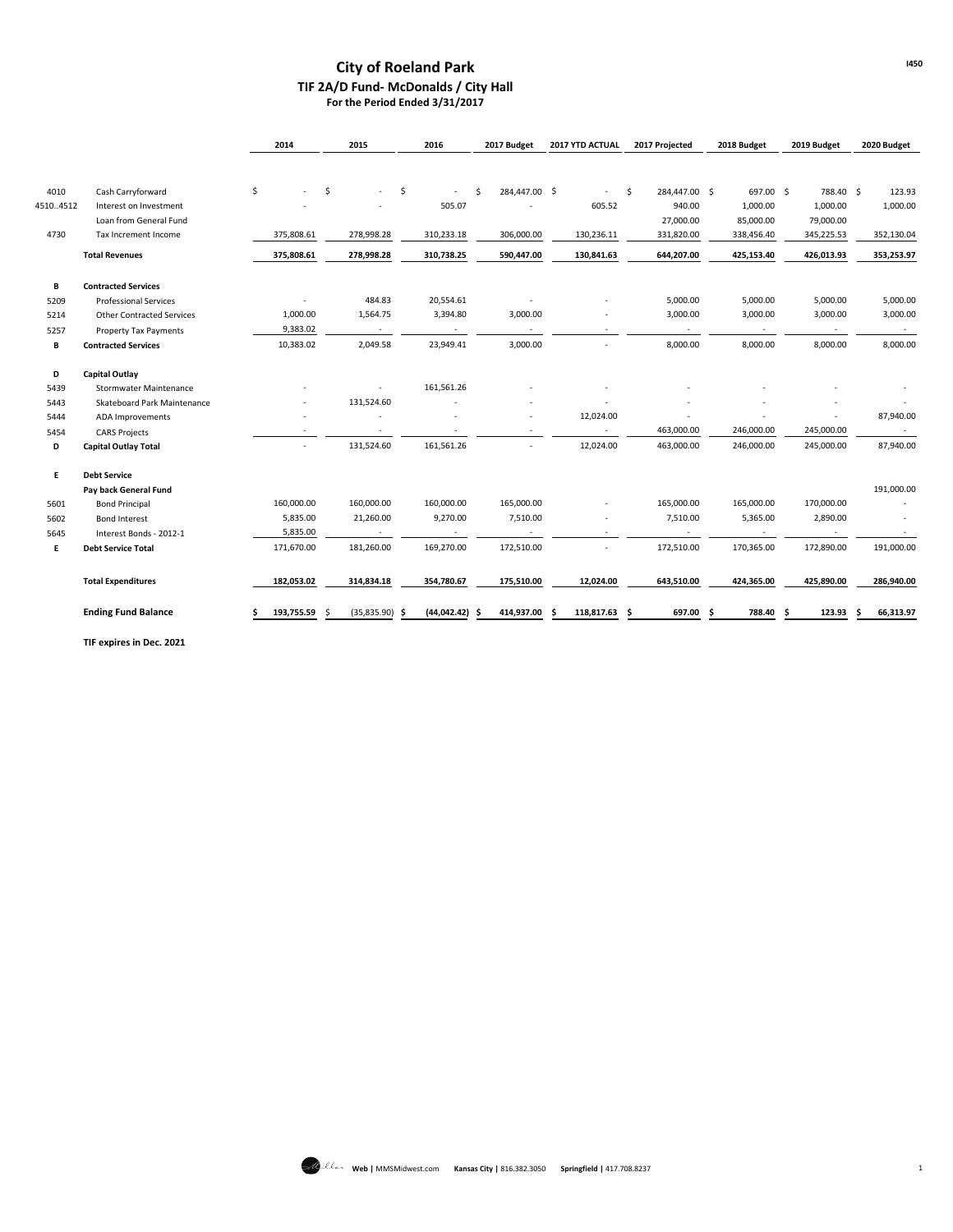# **City of Roeland Park TIF 2C Fund- Valley State Bank**

|      |                                  | 2014                           | 2015                              | 2016         | 2017 Budget              | 2017 YTD ACTUAL                |   | 2017 Projected | 2018 Budget |   | 2019 Budget |    | 2020 Budget |
|------|----------------------------------|--------------------------------|-----------------------------------|--------------|--------------------------|--------------------------------|---|----------------|-------------|---|-------------|----|-------------|
|      |                                  |                                |                                   |              |                          |                                |   |                |             |   |             |    |             |
| 4010 | Cash Carryforward                | \$<br>$\overline{\phantom{a}}$ | \$<br>$\mathcal{L}_{\mathcal{A}}$ | \$<br>$\sim$ | \$<br>$\sim$             | \$<br>$\overline{\phantom{0}}$ | Ś | $1,169.00$ \$  | $\sim$      | Ś |             | Ŝ. |             |
| 4510 | Interest on Investment           | 0.06                           | 0.16                              | 0.22         | ٠                        | ٠                              |   |                |             |   |             |    |             |
| 4730 | Tax Increment Income             | 47,748.17                      | 48,330.16                         | 57,597.32    | 48,330.00                | 52,981.09                      |   | 69,374.00      | 70,761.48   |   | 72,176.71   |    | 73,620.24   |
|      | <b>Total Revenues</b>            | 47,748.23                      | 48,330.32                         | 57,597.54    | 48,330.00                | 52,981.00                      |   | 70,543.00      | 70,761.48   |   | 72,176.71   |    | 73,620.24   |
| В    | <b>Contracted Services</b>       |                                |                                   |              |                          |                                |   |                |             |   |             |    |             |
| 5209 | <b>Professional Services</b>     |                                |                                   |              |                          |                                |   |                |             |   |             |    |             |
| 5214 | <b>Other Contracted Services</b> | 1,950.00                       | 1,682.00                          | 1,682.00     | 2,500.00                 | 825.00                         |   | 2,500.00       | 2,500.00    |   | 2,500.00    |    | 2,500.00    |
| В    | <b>Contracted Services Total</b> | 1,950.00                       | 1,682.00                          | 1,682.00     | 2,500.00                 | 825.00                         |   | 2,500.00       | 2,500.00    |   | 2,500.00    |    | 2,500.00    |
| E.   | <b>Debt Service</b>              |                                |                                   |              |                          |                                |   |                |             |   |             |    |             |
| 5601 | <b>Bond Principal</b>            | 14,079.00                      | 19,489.73                         |              | ٠                        | 38,827.09                      |   | 66,874.00      | 68,261.48   |   | 69,676.71   |    | 71,120.24   |
| 5602 | <b>Bond Interest</b>             | 33,771.12                      | 26,460.44                         |              | $\overline{\phantom{a}}$ | 13,329.11                      |   |                |             |   |             |    |             |
| 5612 | Debt Service - Bond Issue        |                                |                                   | 55,350.14    | 45,240.00                |                                |   |                |             |   |             |    |             |
| E.   | <b>Debt Service Total</b>        | 47,850.12                      | 45,950.17                         | 55,350.14    | 45,240.00                | 52,156.20                      |   | 66,874.00      | 68,261.48   |   | 69,676.71   |    | 71,120.24   |
|      | <b>Total Expenditures</b>        | 49,800.12                      | 47,632.17                         | 57,032.14    | 47,740.00                | 52,981.20                      |   | 69,374.00      | 70,761.48   |   | 72,176.71   |    | 73,620.24   |
|      | <b>Ending Fund Balance</b>       | \$<br>$(2,051.89)$ \$          | 698.15 \$                         | 565.40 \$    | 590.00 \$                | $(0.20)$ \$                    |   | $1,169.00$ \$  |             |   |             | S  |             |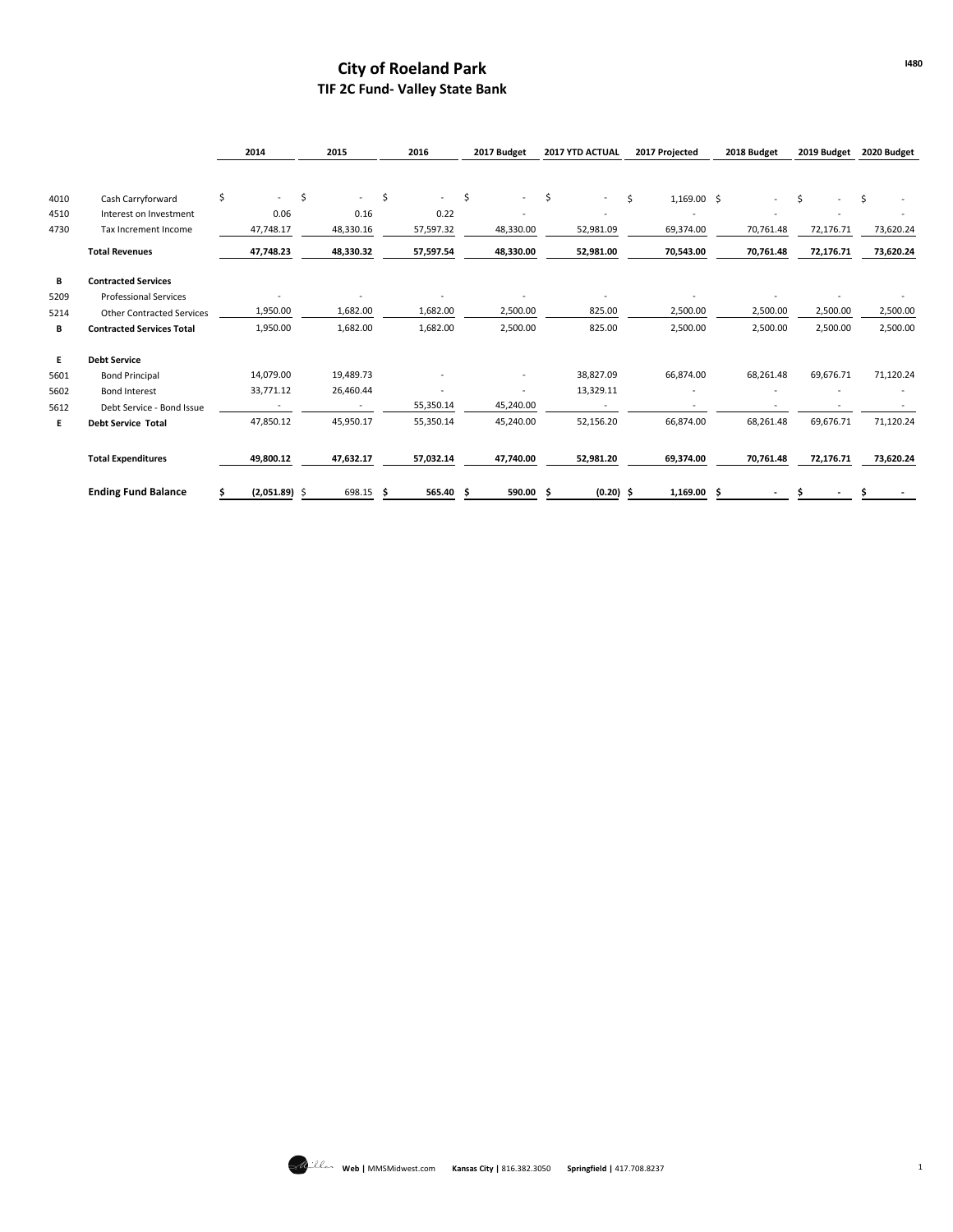## **City of Roeland Park TIF 3C - Old Pool Area Fund**

|          |                                  |                          |                          |                     |                   | <b>2017 YTD</b> |                     |                 |             |             |
|----------|----------------------------------|--------------------------|--------------------------|---------------------|-------------------|-----------------|---------------------|-----------------|-------------|-------------|
|          |                                  | 2014                     | 2015                     | 2016                | 2017 Budget       | <b>ACTUAL</b>   | 2017 Projected      | 2018 Budget     | 2019 Budget | 2020 Budget |
|          |                                  |                          |                          |                     |                   |                 |                     |                 |             |             |
| 4010     | Cash Carryforward                | \$                       | -S<br>$\sim$             | Ś.<br>758,162.00 \$ | 280,293.00 \$     | $\sim$          | Ŝ.<br>280,293.00 \$ | 779.00 \$       |             | \$          |
| 45104512 | Interest on Investment           |                          |                          | 985.39              |                   | 171.44          | 500.00              |                 |             |             |
| 4730     | Tax Increment Income             | 44,823.07                | 43,925.74                | 29,683.29           | 43,926.00         | 18,435.49       | 31,005.00           | 18,804.20       |             |             |
| 4731     | Tax Increment Income 3A          | $\overline{\phantom{a}}$ | 186,786.64               | 198,643.91          | 202,572.00        | 105,740.69      | 211,481.00          | 107,855.50      |             |             |
| 4841     | Transfer of Funds                | ٠                        | 217,641.99               |                     |                   | ٠               | 126,500.00          |                 |             |             |
|          | <b>Total Revenues</b>            | 44,823.07                | 448,354.37               | 987,474.59          | 526,791.00        | 124,348.00      | 649,779.00          | 127,438.70      |             |             |
| В        | <b>Contracted Services</b>       |                          |                          |                     |                   |                 |                     |                 |             |             |
| 5204     | <b>Legal Printing</b>            |                          |                          |                     |                   |                 |                     |                 |             |             |
| 5205     | Postage & Mailing Permits        | 2,967.84                 |                          |                     |                   |                 |                     |                 |             |             |
| 5209     | <b>Professional Services</b>     | 1,525.00                 | 66,424.05                | 106,582.00          | 141,338.00        | 50,550.07       | 150,000.00          |                 |             |             |
| 5214     | <b>Other Contracted Services</b> | ٠                        | 732.51                   |                     | ٠                 |                 |                     |                 |             |             |
| 5244     | <b>General Contractor</b>        | ٠                        | $\overline{\phantom{a}}$ | 600,600.00          | 515,000.00        | 98,400.00       | 499,000.00          |                 |             |             |
| 5802     | <b>Transfer to General Fund</b>  |                          |                          |                     | $\sim$            | <b>COL</b>      | $\sim$              | 126,500.00      |             |             |
| В        | <b>Contracted Services Total</b> | 4,492.84                 | 67,156.56                | 707,182.00          | 656,338.00        | 148,950.07      | 649,000.00          | 126,500.00      |             |             |
|          | <b>Total Expenditures</b>        | 4,492.84                 | 67,156.56                | 707,182.00          | 656,338.00        | 148,950.07      | 649,000.00          | 126,500.00      |             |             |
|          | <b>Ending Fund Balance</b>       | 40,330.23                | \$381,197.81             | 280,292.59          | $(129,547.00)$ \$ | (24, 602.07)    | 779.00<br>-S        | 938.70 \$<br>-S |             |             |

**1,190,600.00 121,000.00**

**I510**